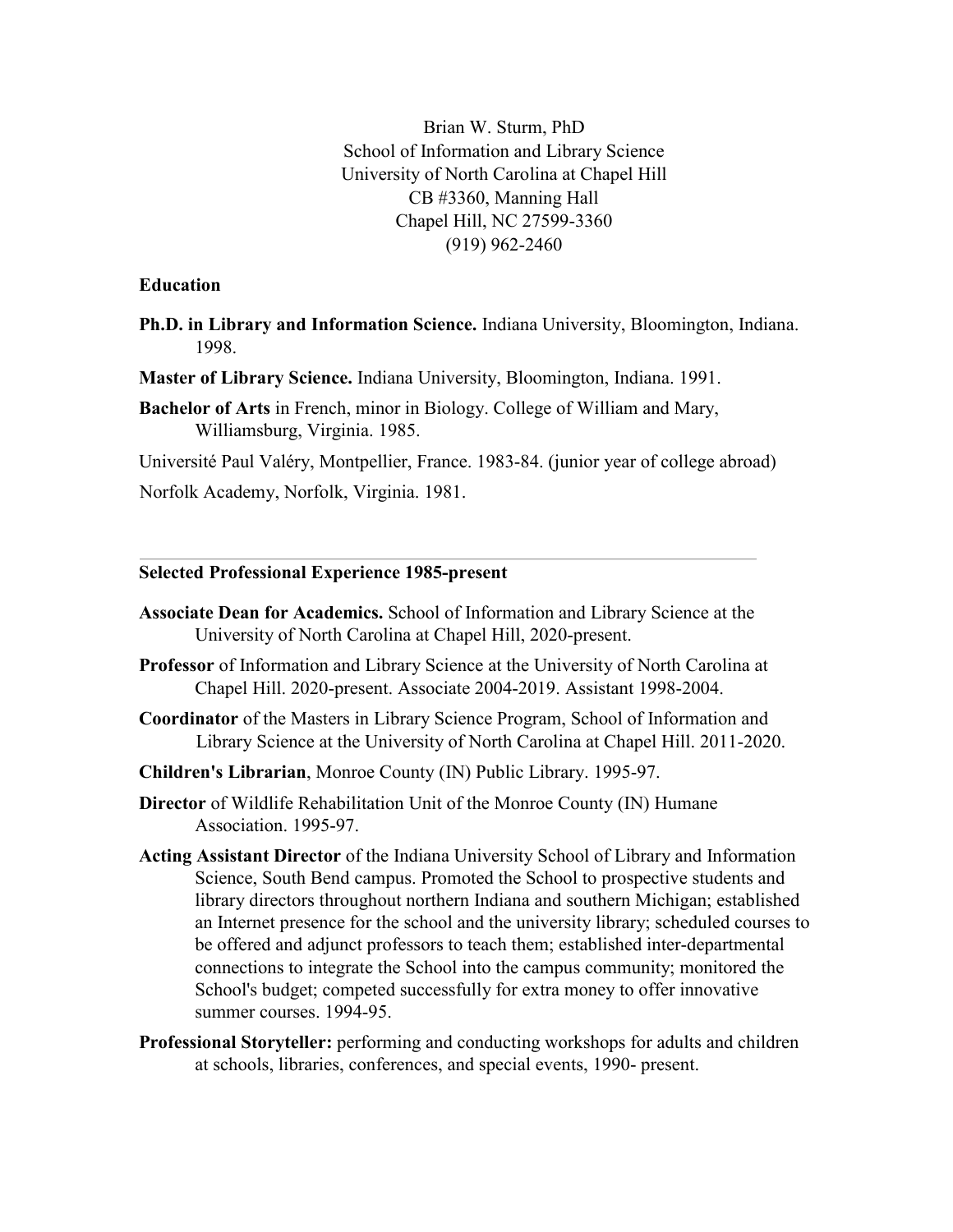- **Editor** for the Alumni Newsletter of the Indiana University School of Library and Information Science, 1993-94; Newsletter of the Bloomington Storytellers Guild, 1993-1996; Newsletter of the Association for Environmental and Outdoor Education, Northern California Chapter, 1986-87.
- **Library Manager** for Halls of Residence Libraries, Indiana University. Scheduled, trained, supervised, and evaluated a staff of 6; developed a library collection for population of 1000; developed and monitored the budget; coordinated the payroll; publicized and promoted the library with programs and special events, 1989-90.
- **Children's Specialist** for the Providence Public Library in Providence, Rhode Island. Managed the children's collection, provided reference assistance, and developed innovative programs, 1988-89.

**Editorial Assistant** for White Lilac Press, Providence, Rhode Island, 1988-89.

**Outdoor Educator** for San Joaquin County Schools, La Honda, California, 1985-87.

#### **Selected Part-time Professional Experience 1985-present**

- **Instructor of Networking Skills**, Continuing Education Division of Indiana University, South Bend campus.
- **Research Assistant**, Indiana University. Conducted and analyzed interviews with middle school professionals involved with the state funded REAP project (Reading Excitement and Paperbacks).
- **Research Assistant**, Institute for the Study of Developmental Disabilities, Indiana University. Helped compile an annotated bibliography of resources for librarians serving people with developmental disabilities.
- **Research Assistant**, Indiana University. Helped coordinate a summer institute on library services for people with disabilities.
- **Reference Assistant**, Indiana University Undergraduate Library.
- **Program Director**, San Francisco YMCA Camp, La Honda, California.
- **Ecology Director**, Stanislaus County YMCA, Modesto, California.
- **Museum Docent**, Natural History Museum, Roger Williams Park, Providence, Rhode Island.

### **Honors**

- 2019 Nominated for UNC Faculty Award for Excellence in Doctoral Mentoring.
- 2016-2018 Frances Carroll McColl Term Associate Professorship.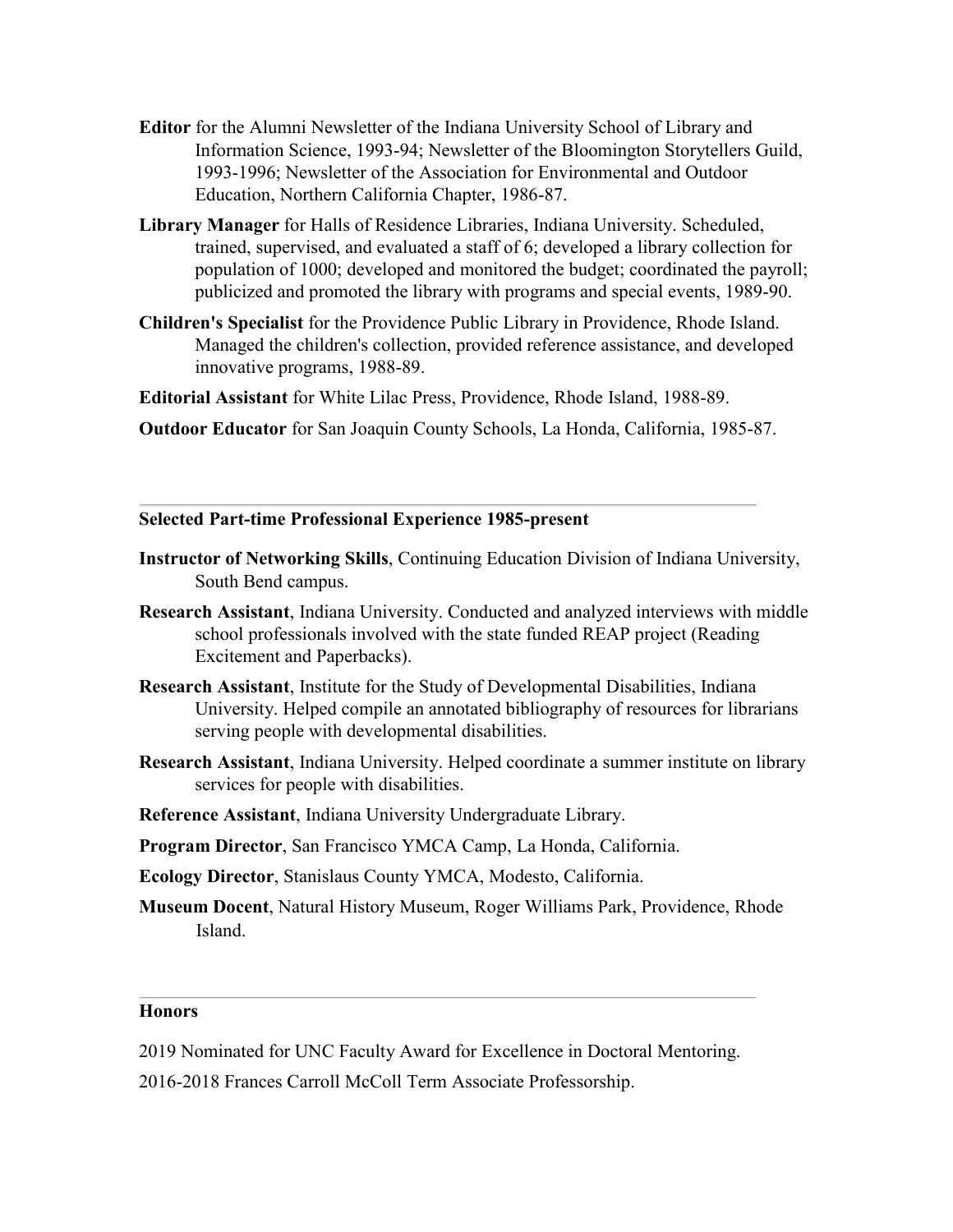- 2013 Frank Porter Graham Honor Society. For "significant contributions to the development of graduate and professional student education at the University."
- 2013 Gryphon Lecture. "Paradoxically speaking: just one of the ways folktales engage listeners." Center for Children's Books. University of Illinois at UrbanaChampaign. March 2013.
- 2012 Research Fellow at the Graduate School of Library and Information Science, University of Illinois at Urbana-Champaign.
- 2012 Selected for the UNC Chancellor's Faculty Entrepreneurial Bootcamp, May 2012.
- 2012 [Parent Tested/Parent Approved](http://www.ptpamedia.com/homepage) [a](http://www.ptpamedia.com/homepage)ward for *Rugby and Reme* children's picture book series.
- 2012 Cora Paul Bomar Lecture in Librarianship, University of North CarolinaGreensboro.
- 2011 Springshare Innovation in Academic Libraries Award, given by the Special Libraries Association, for ShBANGE alternate reality game.
- 2009 Nominated for ALISE award for Teaching Excellence (also nominated '06).
- 2004 Nominated for the UNC Distinguished Teaching Award for Post-Baccalaureate Instruction.
- 2003 Anne Izard Storytellers' Choice Award, for a distinguished title published in the field of storytelling, *The Storyteller's Sourcebook, 1983-1999.*
- 2002 Fulbright Scholar in Storytelling and Children's Literature, Mahasarakham University, Thailand.
- 2002 SILS Outstanding Teacher of the Year Award (nominated 2000, 04, 05, 06, 09, 10, 11, 12, 13, 14, 16, 18, 19, 21).
- 2002 [Storytelling World Award](http://home.comcast.net/%7Eflorajoy/Awards/2002win.htm) Winner for the best specialized storytelling resource, *The Storyteller's Sourcebook, 1983-1999.*
- 1993 Chancellor's Scholar Indiana University.
- 1991 Elizabeth Myers Award in Children's Literature given by the National Society of Arts and Letters.

### **Monographs**

- MacDonald, Margaret Read and **Brian W. Sturm**. (2001). *The Storytellers Sourcebook, 1983-1999.* Chicago: Gale. 712 pages. (2002 Storytelling World Award, 2003 Anne Izard Storytellers' Choice Award).
- Fitzgibbons, Shirley and **Brian W. Sturm**. (1996). *Evaluation Study: Reading Excitement and Paperbacks Project (REAP), REAP 3 Projects (1993-1996).* Center for School Improvement and Performance, Indiana Department of Education.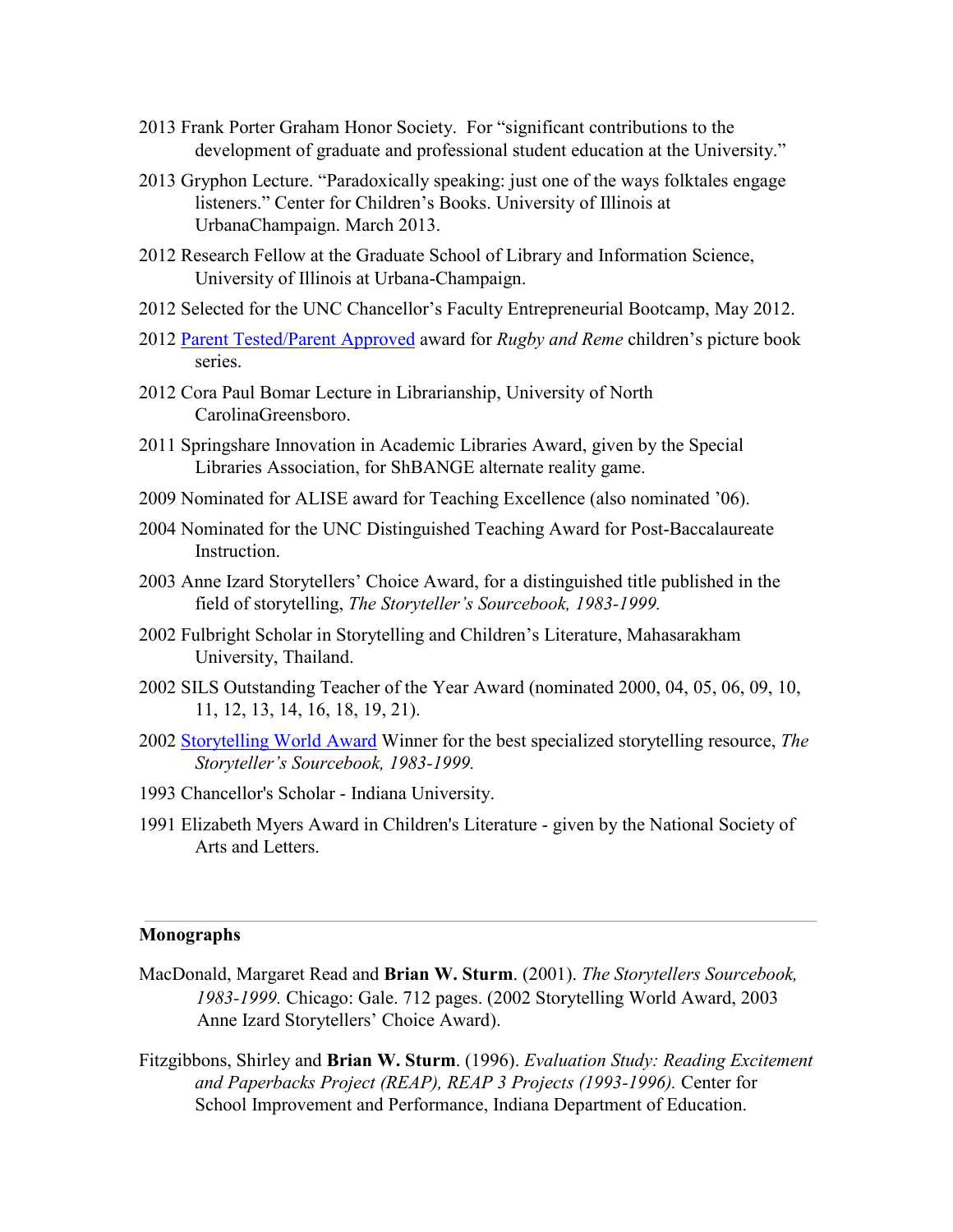#### **Book Chapters**

- **Sturm, Brian** and Meghan Gaherty. (2013). The door has never opened for us: the Romani in recent children's fiction for grades 4-6. In Jamie Naidoo and Sarah Park (Eds.). *Diversity in Youth Literature: Opening Doors Through Reading*. (pp. 105-118). Chicago: ALA.
- **Sturm, Brian** (2013). Bibliocreativity: how books and stories develop creativity. In Jami Jones and Lori Flint (Eds.), *The Creative Imperative: School Librarians and Teachers Cultivating Curiosity Together.* (pp. 203-214) Santa Barbara, CA: ABCCLIO.
- **Sturm, Brian**. (2002). Lost in a story: modeling storytelling and storylistening. In Irene Blayer and Monica Sanchez (Eds.), *Storytelling: Interdisciplinary and Intercultural Perspectives* (pp. 14-26). New York, NY: Peter Lang Pub. Co.
- **Sturm, Brian**. (2001). The reader's altered state of consciousness. In Kenneth Shearer and Robert Burgin (Eds.), The Readers' Advisor's Companion (pp. 97-117). Englewood, CO: Libraries Unlimited.
- **Sturm, Brian. W.** (1999). An analysis of five interviews with storylisteners to determine how they perceive the listening experience. In Margaret Read MacDonald (Ed.), *Traditional Storytelling Today: An International Sourcebook* (pp. 563-571). London/Chicago: Fitzroy Dearborn.

#### **Refereed Articles**

- Nelson, Sarah Beth, Amanda Sacchitello, **Brian W. Sturm**. (under review). Saying "Yes" to performing arts for STEM students. *Library and Information Science Research,*
- Wang, Pianran, Jianhua Xu, **Brian W. Sturm**, Qi Kang, and Yingying Wu. (2021). Books, physical spaces, rules, people: A holistic analysis of Chinese young Chinese children's perceptions of public libraries. *Journal of Librarianship & Information Science,*
- **Sturm, Brian**. (2020). "The hidden voices of symbolism and superstition in the Hungarian folktale of "The Rooster and the Diamond Button", *Storytelling, Self, Society,* 15, 2, 145-165. Available at: <https://digitalcommons.wayne.edu/storytelling/vol15/iss2/2>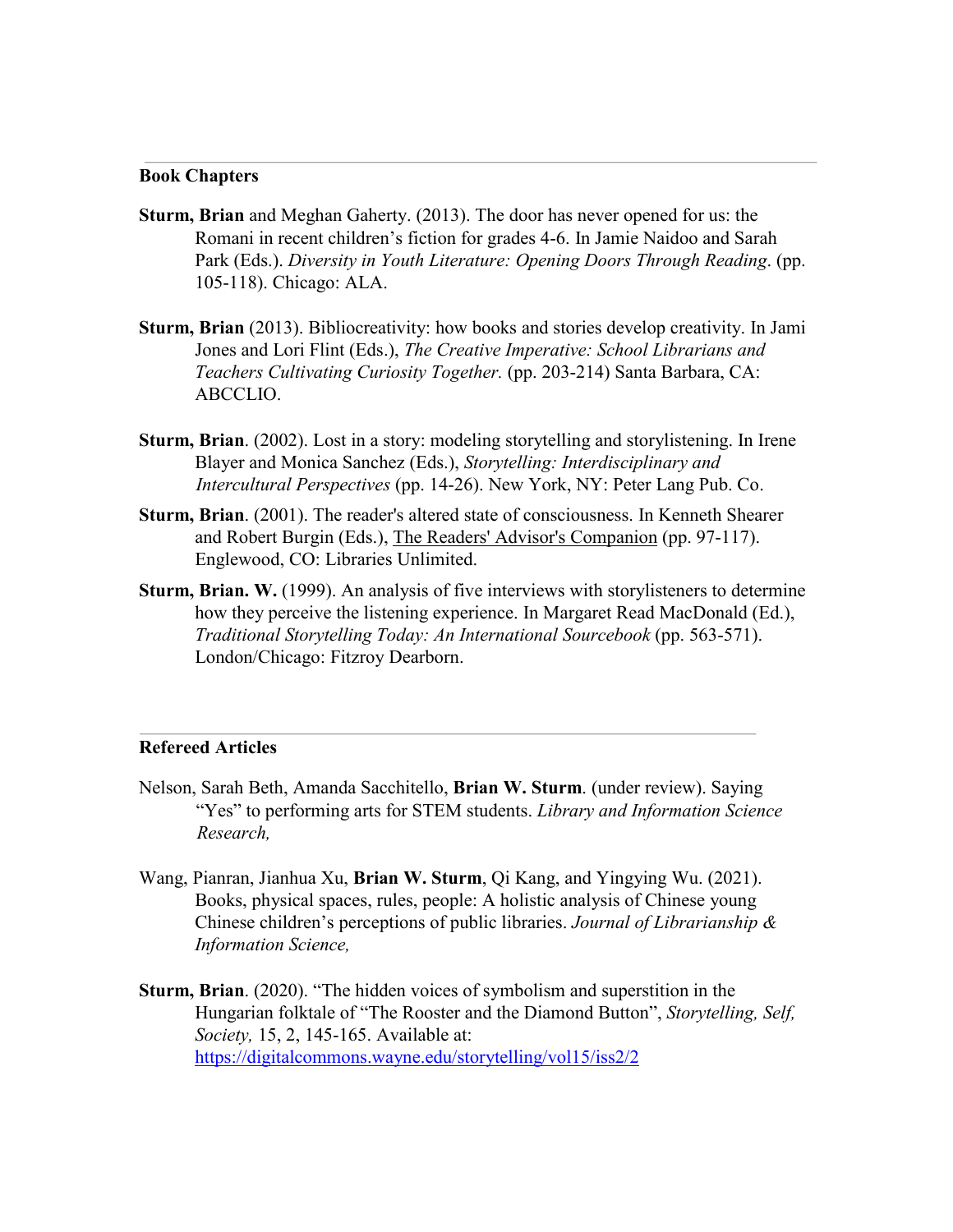- Xu, Jianhua, Pianran Wang, **Brian W. Sturm**, and Yingying Wu. (2018). How preschool children think about libraries: Evidence from six children's libraries in China. *Journal of Librarianship & Information Science,* online first, 1-13. Retrieved from <https://journals.sagepub.com/doi/pdf/10.1177/0961000618818887>
- **Sturm, Brian W.** and Sarah Beth Nelson. (2017). What can folktales teach us about higher education teaching? *Storytelling, Self, Society,* 13, 2, 170-194 (invited)
- Wang, Pianran, Jinhua Xu, and **Brian W. Sturm.** (2017). 阅读方法对儿童表达能力影 响的实验研究 [Study on Expression Skill Impacts of Children's Reading Techniques]. 图书馆论坛 [*Library Tribune*], 37, 4, 83-89. Retrieved from [http://eng.oversea.cnki.net/kcms/detail/detail.aspx?filename=TSGL201704011&](http://eng.oversea.cnki.net/kcms/detail/detail.aspx?filename=TSGL201704011&DBName=cjfqtotal&dbcode=cjfq&uid=WEEvREcwSlJHSldRa1Fhb09jSnZqem43UkVoYjFRbnpQL2tGcnRXc0RoZz0=$9A4hF_YAuvQ5obgVAqNKPCYcEjKensW4ggI8Fm4gTkoUKaID8j8gFw)  [DBName=cjfqtotal&dbcode=cjfq&uid=WEEvREcwSlJHSldRa1Fhb09jSnZqem4](http://eng.oversea.cnki.net/kcms/detail/detail.aspx?filename=TSGL201704011&DBName=cjfqtotal&dbcode=cjfq&uid=WEEvREcwSlJHSldRa1Fhb09jSnZqem43UkVoYjFRbnpQL2tGcnRXc0RoZz0=$9A4hF_YAuvQ5obgVAqNKPCYcEjKensW4ggI8Fm4gTkoUKaID8j8gFw)  [3UkVoYjFRbnpQL2tGcnRXc0RoZz0=\\$9A4hF\\_YAuvQ5obgVAqNKPCYcEjKe](http://eng.oversea.cnki.net/kcms/detail/detail.aspx?filename=TSGL201704011&DBName=cjfqtotal&dbcode=cjfq&uid=WEEvREcwSlJHSldRa1Fhb09jSnZqem43UkVoYjFRbnpQL2tGcnRXc0RoZz0=$9A4hF_YAuvQ5obgVAqNKPCYcEjKensW4ggI8Fm4gTkoUKaID8j8gFw)  [nsW4ggI8Fm4gTkoUKaID8j8gFw!!](http://eng.oversea.cnki.net/kcms/detail/detail.aspx?filename=TSGL201704011&DBName=cjfqtotal&dbcode=cjfq&uid=WEEvREcwSlJHSldRa1Fhb09jSnZqem43UkVoYjFRbnpQL2tGcnRXc0RoZz0=$9A4hF_YAuvQ5obgVAqNKPCYcEjKensW4ggI8Fm4gTkoUKaID8j8gFw)
- **Sturm, Brian W.**, Mark Riddle, and Laura Fox. (2017). Storytelling's impact on school library circulation. *School Libraries Worldwide*, 23, 1, 1-14.
- Nelson, Sarah Beth and **Brian Sturm.** (2017). Storytelling. In Michael Levine-Clark and John McDonald (Eds.), *Encyclopedia of Library and Information Sciences*. 4th edition. (pp. 4437-4446). New York: Taylor & Francis.
- **Sturm, Brian** and Sarah Beth Nelson. (2016). With our own words: librarians' perceptions of the values of storytelling in libraries. *Storytelling, Self, Society,* 12, 1, 4-23. (invited)
- Phillips, Eva and **Brian Sturm**. (2013). Do pictures books about starting kindergarten portray the kindergarten experience in developmentally appropriate ways? *Early Childhood Education Journal.* 41, 6, 465-475. DOI: [10.1007/s10643-012-0560-7.](http://www.springerlink.com/openurl.asp?genre=article&id=doi:10.1007/s10643-012-0560-7)
- **Sturm, Brian**. (2013). Creativity in the space between. *Knowledge Quest,* 41, 3, 58-63.
- **Sturm, Brian**. (2012). Caring for stories: increasing reader engagement. *Knowledge Quest* 40, 5, 58-63.
- Evans, Elizabeth, Laura Christopherson, **Brian Sturm**, Emily King, and Chad Haefele. (2010**).** Alternate reality games: A realistic approach to gaming on campus? *Proceedings of the 38th annual fall conference on SIGUCCS*, Norfolk, VA, October 24-27.
- **Sturm, Brian** (2009). Storytelling. In Marcia J. Bates and Mary Niles Maack (Eds.), *Encyclopedia of Library and Information Sciences*. 3rd edition. (pp. 5042-46). New York: Taylor & Francis.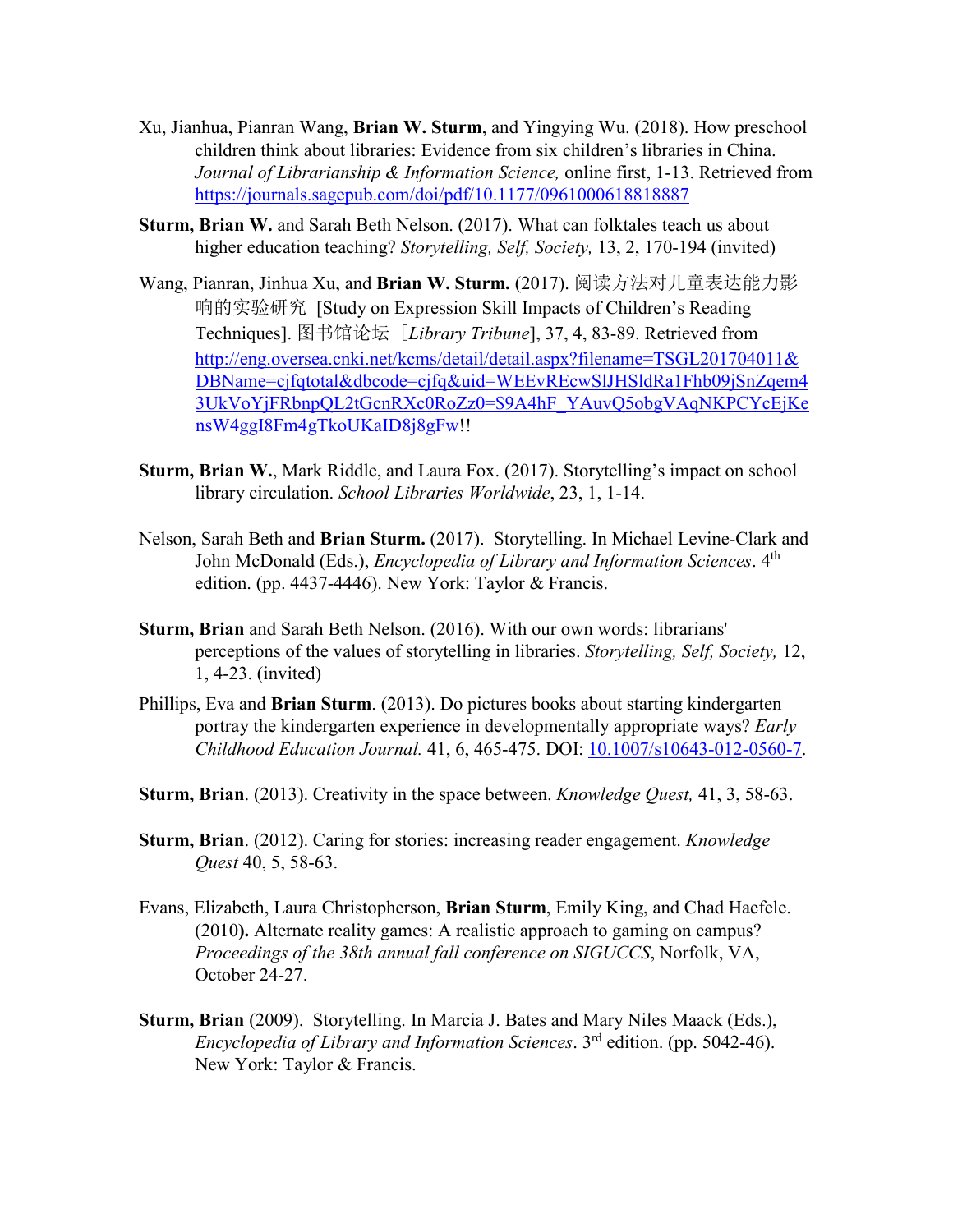- **Sturm, Brian**, Renee Bosman, and Leigh Lambert. (2008). Windows and mirrors: secret spaces in children's literature. *New Review of Children's Literature and Librarianship,* 14, 2, 83-101.
- **Sturm, Brian** and Karin Michel. (2008). The "structure" of power in young adult problem novels. *Young Adult Library Services,* 7, 2, 39-47.
- Stanley, Sarah and **Brian W. Sturm**. (2008). Sequential art books and beginning readers: can the pictures help them decode words? *Knowledge Quest,* 37, 2, 50-57.
- **Sturm, Brian**. (2008). The process of sharing stories with young people. *Knowledge Quest,* 36, 5, 12-18. Also available: [http://www.ala.org/ala/aasl/aaslpubsandjournals/kqweb/kqarchives/volume36/365](http://www.ala.org/ala/aasl/aaslpubsandjournals/kqweb/kqarchives/volume36/365/KQW36_5Sturm.pdf)  [/KQW36\\_5Sturm.pdf.](http://www.ala.org/ala/aasl/aaslpubsandjournals/kqweb/kqarchives/volume36/365/KQW36_5Sturm.pdf)
- **Sturm, Brian**. (2008). Imaginary "geographies" of childhood: school library media centers as secret spaces. *Knowledge Quest,* 36, 4, 46-53*.* Also available: [http://www.ala.org/ala/aasl/aaslpubsandjournals/kqweb/kqarchives/volume36/364](http://www.ala.org/ala/aasl/aaslpubsandjournals/kqweb/kqarchives/volume36/364/KQW36_4Sturm.pdf)  [/KQW36\\_4Sturm.pdf.](http://www.ala.org/ala/aasl/aaslpubsandjournals/kqweb/kqarchives/volume36/364/KQW36_4Sturm.pdf)
- Kuykendahl, Leslee Farish and **Brian W. Sturm**. (2007). We said feminist fairy tales, not fractured fairy tales! The construction of the feminist fairy tale: female agency over role reversal. *Children and Libraries,* 5, 3, 38-41. Available: [http://www.michelepolak.com/3003spring2014/Weekly\\_Schedule\\_files/Kuykend](http://www.michelepolak.com/3003spring2014/Weekly_Schedule_files/Kuykendal%20.pdf)   $al\%20.pdf$
- Anderson, Tara and **Brian Sturm**. (2007). Cyberbullying: from playground to computer. *Young Adult Library Services,* 5, 1, 24-27.
- **Sturm, Brian**. (2005). How safe should libraries be? *North Carolina Libraries,* 63, 1/2, 23-24. Available:<http://www.ncl.ecu.edu/index.php/NCL/article/viewFile/63/64>
- **Sturm, Brian** (2003). Dogs and dinosaurs, hobbies and horses: age-related changes in children's information and reading interests. *Children and Libraries,* 1 (3): 39-49.
- **Sturm, Brian**. (2003). The information and reading preferences of North Carolina children. [39 manuscript pages]. *School Library Media Research* [Online serial], 6. Available: [http://www.ala.org/aasl/sites/ala.org.aasl/files/content/aaslpubsandjournals/slr/vol](http://www.ala.org/aasl/sites/ala.org.aasl/files/content/aaslpubsandjournals/slr/vol2/SLMR_EnchantedImagination_V2.pdf)  [2/SLMR\\_EnchantedImagination\\_V2.pdf](http://www.ala.org/aasl/sites/ala.org.aasl/files/content/aaslpubsandjournals/slr/vol2/SLMR_EnchantedImagination_V2.pdf)
- **Sturm, Brian**. (2003). Reader's advisory and bibliotherapy: helping or healing? *Journal of Educational Media and Library Science,* 41, 171-79*. [in English and Chinese] Available:<http://joemls.tku.edu.tw/41/41-2/171-179.pdf>*
- **Sturm, Brian**, and William A. Sturm. (2003). Transformation through story. *Diving in the Moon: honoring story, facilitating healing,* 4, 43-47.
- **Sturm, Brian**. (2000). The storylistening trance experience. *Journal of American Folklore,* 113, 287-304. Available: [http://www.jstor.org/stable/542104.](http://www.jstor.org/stable/542104)
- **Sturm, Brian**. (1999). The enchanted imagination: storytelling's power to entrance listeners. [38 manuscript pages]. *School Library Media Research* [Online serial],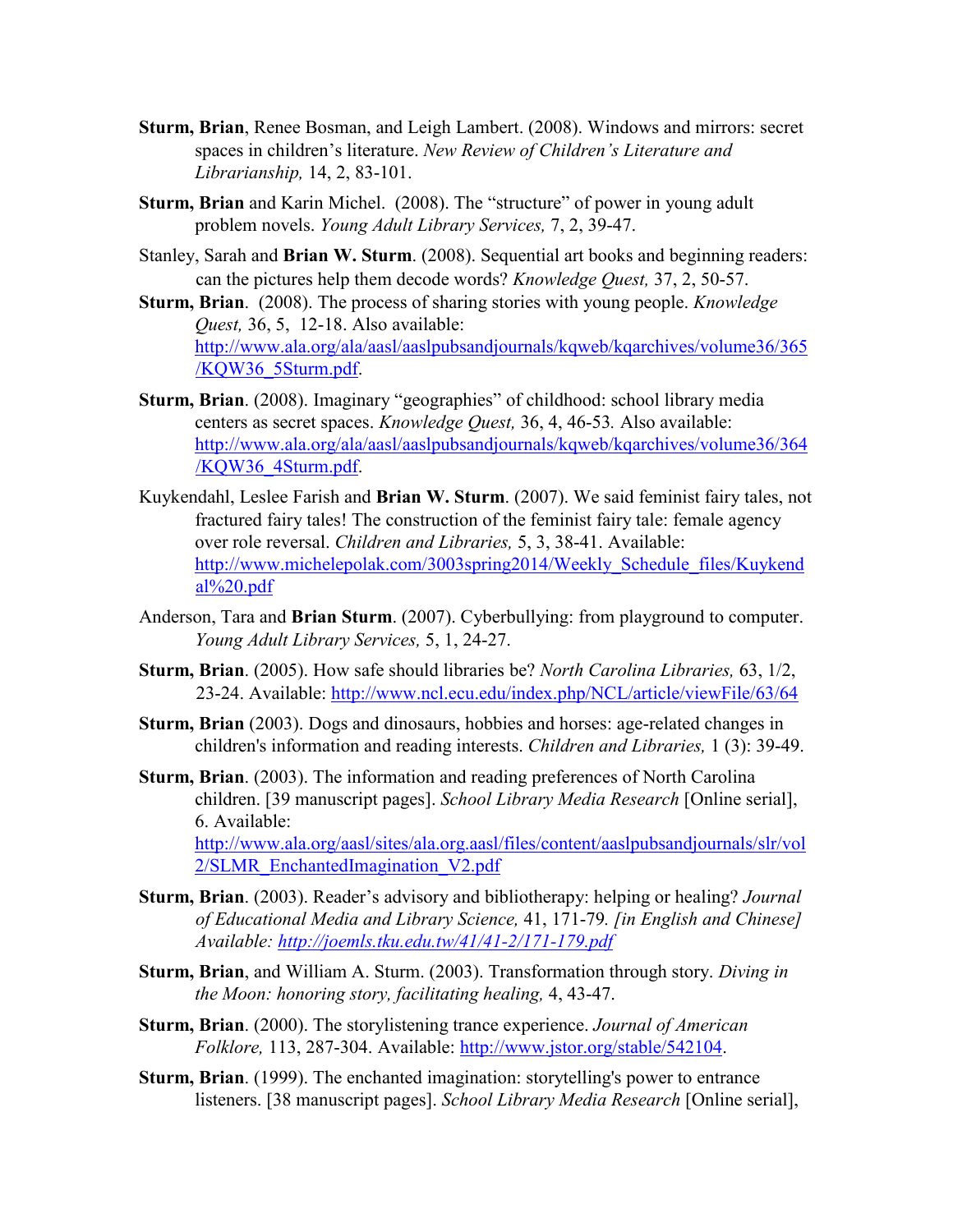2. Available:

[http://www.ala.org/aasl/sites/ala.org.aasl/files/content/aaslpubsandjournals/slr/vol](http://www.ala.org/aasl/sites/ala.org.aasl/files/content/aaslpubsandjournals/slr/vol2/SLMR_EnchantedImagination_V2.pdf)  [2/SLMR\\_EnchantedImagination\\_V2.pdf](http://www.ala.org/aasl/sites/ala.org.aasl/files/content/aaslpubsandjournals/slr/vol2/SLMR_EnchantedImagination_V2.pdf)

## **Refereed Conference Papers and Posters (unpublished)**

- Nelson, Sarah Beth, Amanda Sacchitello, and **Brian Sturm**. (2017). "Saying 'Yes' to performing arts for STEM students." National Communication Association Convention (Dallas, Texas: November, 2017).
- **Sturm, Brian**. (2012). "Teaching by Doing: interactive games as pedagogy in *St. Nicholas* magazine." Northeast Modern Language Association (Rochester, NY: March, 2012).
- **Sturm, Brian**. (2012). "Make Way for Deixis: increasing audience involvement in your message." ALISE (Dallas, TX: January, 2012).
- **Sturm, Brian**. (2004). "Conundrums of Consciousness and the Power of Paradox: how story beginnings engage listeners." Eighth Annual University College of Cape Breton Storytelling Symposium, (Cape Breton, Nova Scotia: May, 2004).
- **Sturm, Brian**. (2004). "Commodification of Contemporary Storytelling." Storytelling, Self, Society: An Interdisciplinary Conference, (Boca Raton, FL: March, 2004).
- **Sturm, Brian**. (2003). "Advice or Therapy? Helping People Find the "Right" Book." Florida Library Association conference, (Lake Buena Vista, FL: April, 2003).
- **Sturm, Brian**. (2002). "Tracking the Elusive Tale: the motif index as a research resource." National Storytelling Network conference, (Denver, CO: July, 2002).
- **Sturm, Brian**. (2001). "Abducted by Elves: the listener's journey to the other world." Fifth Annual University College of Cape Breton Storytelling Symposium, (Cape Breton, Nova Scotia: May, 2001).
- **Sturm, Brian**. (2000). "Growing Through Enchantment." Fourth Annual University College of Cape Breton Storytelling Symposium, (Cape Breton, Nova Scotia: May, 2000).
- **Sturm, Brian**. (1999). "The Enchanted Imagination." International Storytelling Conference, (Ontario, Canada: August, 1999).

## **Research Reports**

Fitzgibbons, Shirley and **Brian W. Sturm** (1993). Evaluation Study: Reading Excitement and Paperbacks Project (REAP 2), Middle Schools. Center for School Improvement and Performance, Indiana Department of Education.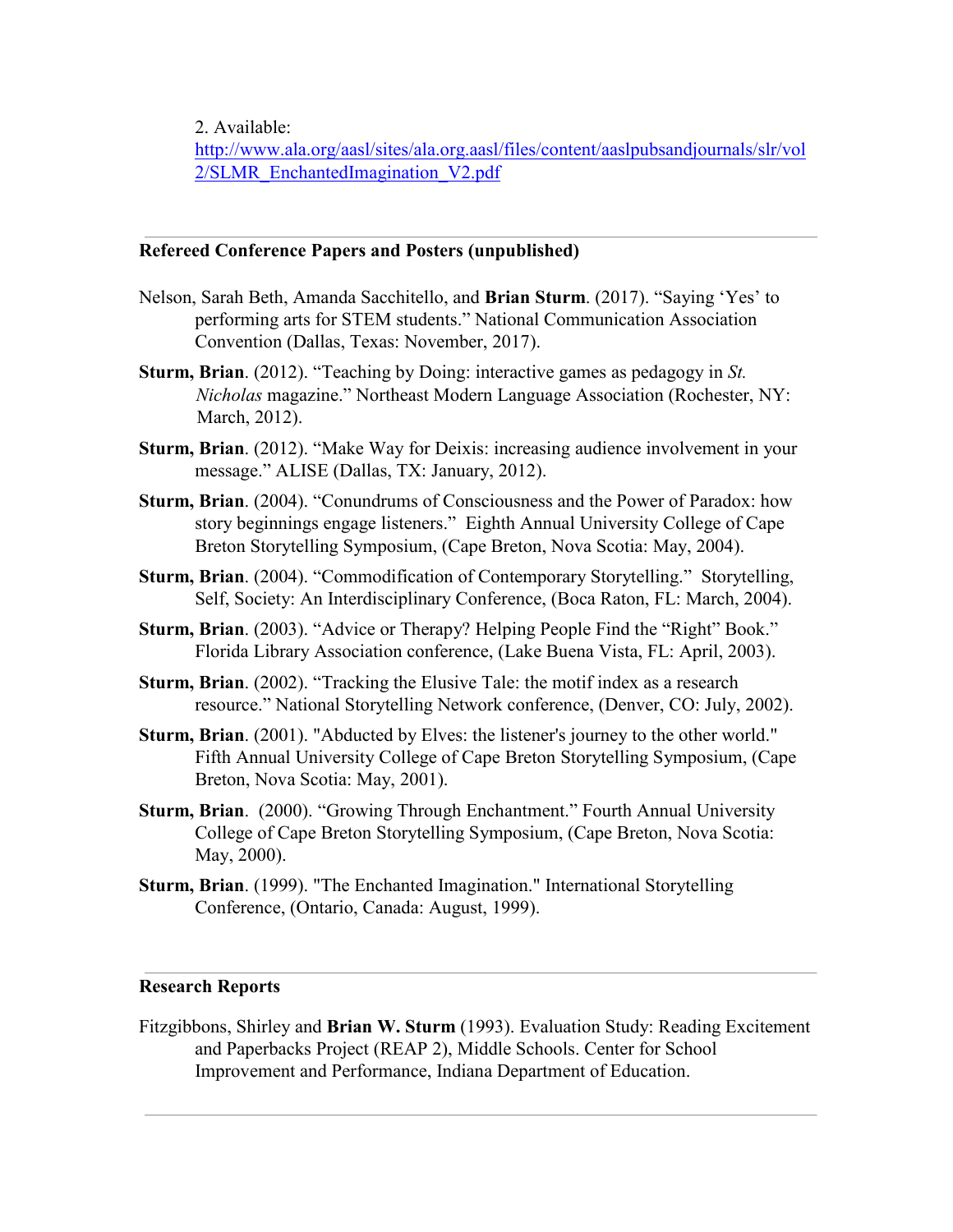#### **Evaluation Reports**

- **Sturm, Brian W.** and Gary Marchionini. (2021). Program presentation for the committee on accreditation of the American Library Association. School of Information and Library Science, University of North Carolina at Chapel Hill.
- **Sturm, Brian W**. and Gary Marchionini. (2020). Self-study: Graduate school program review at UNC-Chapel Hill. School of Information and Library Science, University of North Carolina at Chapel Hill.
- Haas, Stephanie and **Brian W. Sturm.** (2014). Program presentation for the committee on accreditation of the American Library Association. School of Information and Library Science, University of North Carolina at Chapel Hill.

## **Non-Refereed Works**

- **Sturm, Brian.** (2021). Storytelling and aphantasia. *Journal of Tar Heel Tellers,*
- **Sturm, Brian.** (2019). How much description is too much? *Journal of Tar Heel Tellers,* 25, 2, 9-12.
- **Sturm, Brian.** (2018). The paradox of participation. *Journal of Tar Heel Tellers,* 25, 1, 910.
- **Sturm, Brian.** (2018). Charleston voices: the relevance of the MLS degree. *Against the Grain[,](http://www.against-the-grain.com/2018/03/charleston-voices-a-new-series-edited-by-matthew-ismail/)* [http://www.against-the-grain.com/2018/03/charleston-voices-a-new](http://www.against-the-grain.com/2018/03/charleston-voices-a-new-series-edited-by-matthew-ismail/)[seriesedited-by-matthew-ismail/.](http://www.against-the-grain.com/2018/03/charleston-voices-a-new-series-edited-by-matthew-ismail/)
- **Sturm, Brian.** (2017). Storytelling and the 4<sup>th</sup> wall. *Journal of Tar Heel Tellers*, 24, 1, 810.
- **Sturm, Brian.** (2017). Why do stories start as they do? *Journal of Tar Heel Tellers,* 23, 2, 6-7.
- **Sturm, Brian.** (2016). Funny now or funny later: personal narrative performance of humor. *Journal of Tar Heel Tellers,* 22, 2, 6-7.
- **Sturm, Brian.** (2015). Past or present, but not future. *Journal of Tar Heel Tellers,* 22, 1, 6-7.
- **Sturm, Brian.** (2015). Humor in storytelling. *Journal of Tar Heel Tellers,* 21, 2, 5-7.
- **Sturm, Brian.** (2014). Emotion motions. *Journal of Tar Heel Tellers,* 21, 1, 6-7.
- **Sturm, Brian. (**2014). Storytelling in the classroom: whole brain engagement. *Storytelling Magazine,* 26, 3, 24-26. (invited)
- **Sturm, Brian.** (2013). Coping with the jitters. *Journal of Tar Heel Tellers,* 20, 1, 6-7.
- **Sturm, Brian**. (2013). Eye contact and the veil of story. *Journal of Tar Heel Tellers,* 19, 2, 4.
- **Sturm, Brian.** (2012). Go on! tell'em a story in class: how storytelling engages students. *The Ladder,* (Fall), 14-15. (invited)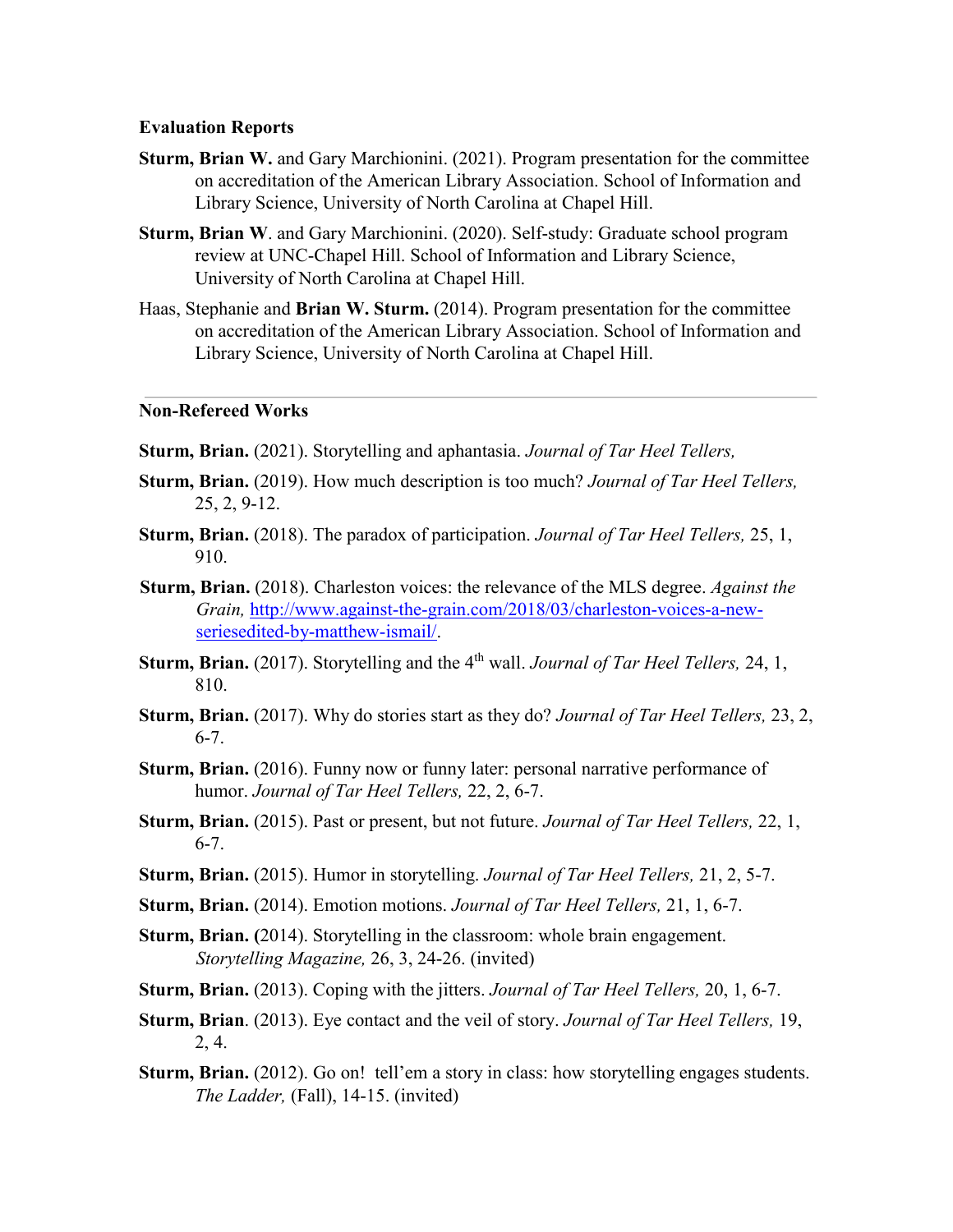- **Sturm, Brian** (2012). The power of "I": increasing audience identification with characters, *Journal of Tar Heel Tellers,* 18, 2, 4-5.
- **Sturm, Brian**. (2008). Readers' advisor and reading as heroic quest. *Readers' Advisor News.* Libraries Unlimited. [5 manuscript pages]. (invited)
- **Sturm, Brian**. (2008). Learning a Story: the 5-P approach. *Journal of Tar Heel Tellers,* 14, 4, 8-9.
- **Sturm, Brian**. (2007). Storytelling and Environmental Education for Teachers and School Media Librarians. [10 manuscript pages]. Storytelling in Schools Website. (invited)<http://www.storynet-advocacy.org/edu/projects/Sturm%202006.shtml>
- **Sturm, Brian**. (2006). Peeling the onion: rethinking emotions in storytelling, *Journal of Tar Heel Tellers,* 13, 2, 3.
- **Sturm, Brian**. (2006). The commodification of storytelling. *Appleseed Quarterly: the Canadian Journal of Storytelling,* 15, 3, 6-16.
- **Штурм, Б.В.** (2005). Приповедање и библиотеке и одраслима су потребне приче. \*Јавне библиотеке, I, 2, \*89-94. (translated to Serbian)… Sturm, Brian. Storytelling and libraries: adults need stories, too! *Public Libraries,* 1, 2, 89-94*.* (invited)
- **Sturm, Brian**. (1998). Altered states. *Storytelling Magazine,* 10, 5, 3-4.

#### **Dissertation**

**Sturm, Brian**. (1998). The entrancing power of storytelling: a systems approach to the storylistening discrete altered state of consciousness. *Dissertation Abstracts International,* 59 (05), 231 pages, (Publication No. AAT 9834578).

#### **Children's Books**

[Ghost writer]

Berne, P. J. (2012). *The Adventures of Rugby and Reme: the ancient adventure ends.* Manchester Sky, LLC. (2012 Parent Tested/Parent Approved award)

Berne, P. J. (2012). *The Adventures of Rugby and Reme: the ancient adventure begins.* Manchester Sky, LLC. (2012 Parent Tested/Parent Approved award)

## **Published Lectures**

"Mechanics of Reading Aloud." (2016). [https://www.youtube.com/watch?v=54mcQtP6i0k.](https://www.youtube.com/watch?v=54mcQtP6i0k)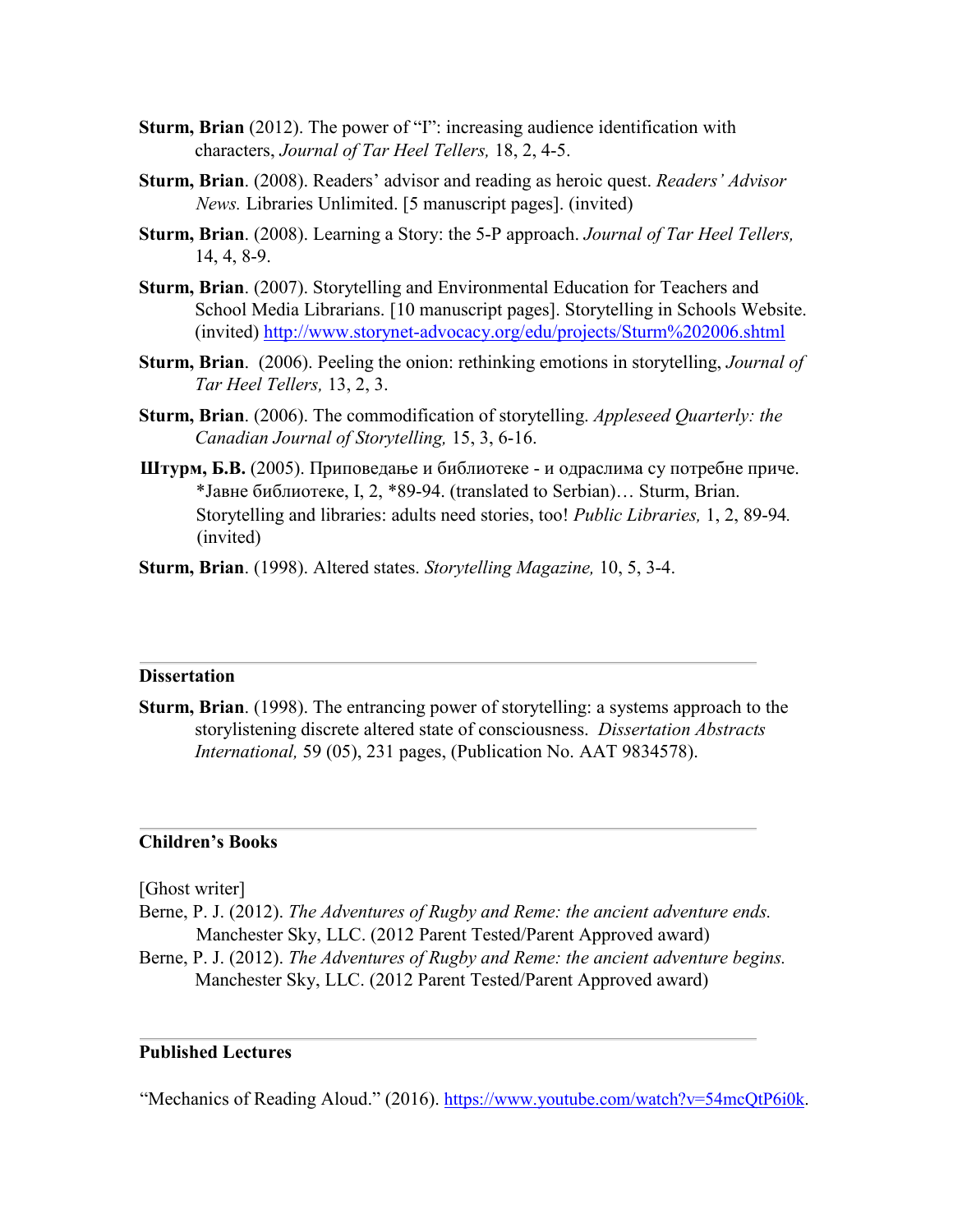"Storytelling Theory and Practice." (2007). [http://youtube.com/watch?v=UFC-](http://youtube.com/watch?v=UFC-URW6wkU)[URW6wkU.](http://youtube.com/watch?v=UFC-URW6wkU)

### **Book Reviews**

- Sturm, B. (2012). *Storytelling for Young Adults: a Guide to Tales for Teens, Second Edition.* By Gail De Vos. 2003. Westport, CT: Libraries Unlimited. *Journal of Folklore Research* [Available: [http://www.indiana.edu/~jofr/review.php?id=1357\]](http://www.indiana.edu/%7Ejofr/review.php?id=1357)
- Sturm, B. (2011). Telling Tales. By Emily Chasse. 2009. New York: Neal-Schuman Publishers. *Journal of Folklore Research.* [Available: [http://www.indiana.edu/~jofr/review.php?id=1281\]](http://www.indiana.edu/%7Ejofr/review.php?id=1281)
- Sturm, B. (2011). "Daddy! Are we there, yet?" Children's literature, progress, and the demise of innocence. – A review of Relentless progress: The reconfiguration of children's literature, fairy tales, and storytelling. *Storytelling, Self, Society: An Interdisciplinary Journal of Storytelling Studies*, 7, 1, 77-82.
- Sturm, Brian. (2000). Folkloristic approaches in library and information science. *Journal of Education for Library and Information Science,* 41, 1, 69-71.

#### **Recordings**

*Storytelling: A Cultural Bridge*. (video recording). Bloomington, IN. 1998 [Featured storyteller]

*[Parents and Children Together.](http://files.eric.ed.gov/fulltext/ED329942.pdf)* ERIC's Parent Outreach Project, Bloomington, IN. 1989-1991. [Character voice]. A journal/cassette combination to encourage parents and children to read together.

*Story Squad Storytime.* (29 video recordings), available through the [Folktale](https://app-dept-fsdl.cloudapps.unc.edu/) [Storytelling Digital Library](https://app-dept-fsdl.cloudapps.unc.edu/) website. (under development)

### **Editorial Work**

Sturm, Brian. (Guest Editor). May/June 2008 issue of *Knowledge Quest* entitled "Storytelling."

#### **CREATIVE WORK**

#### **[Story Squad](http://storysquad.net/)**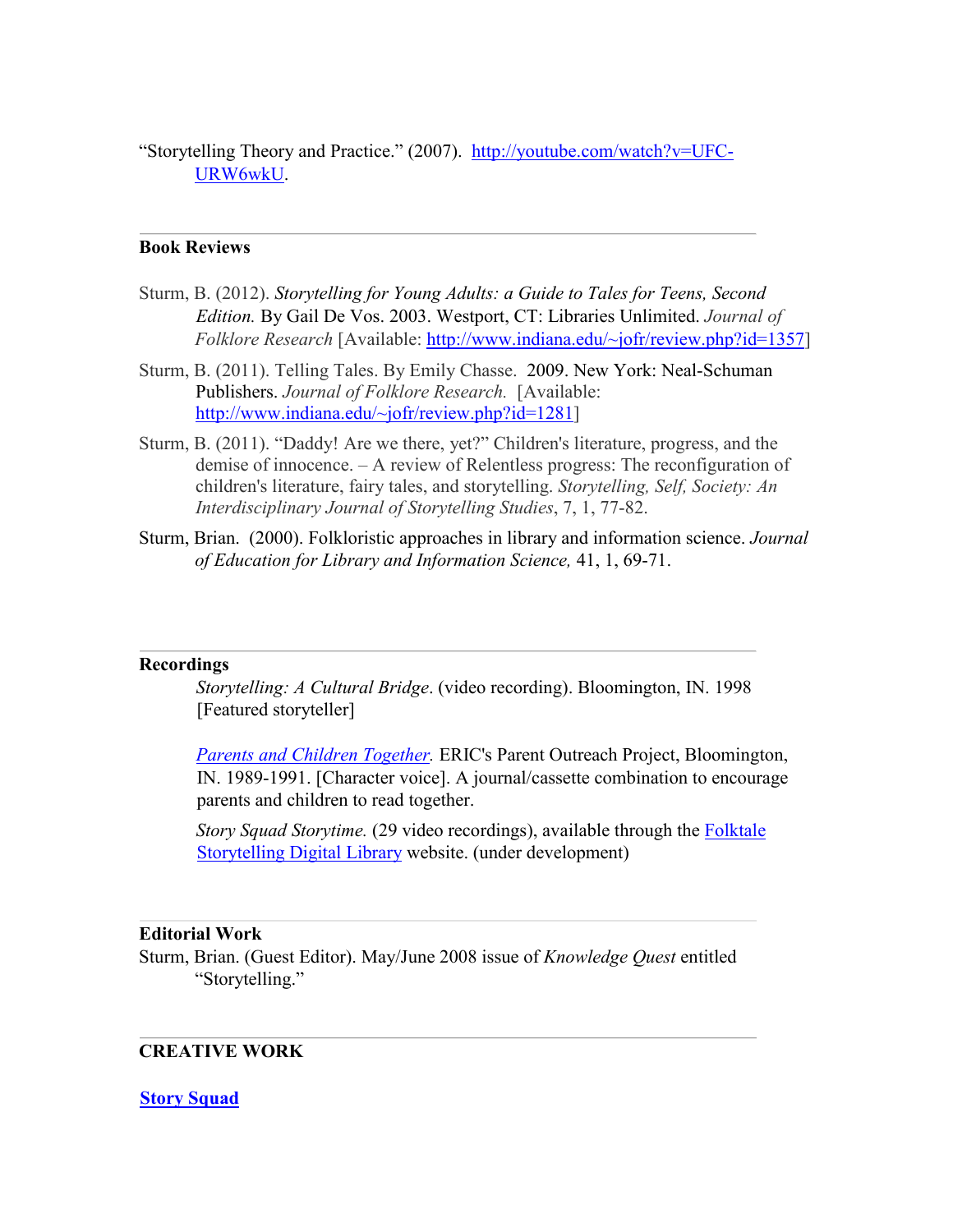Literacy initiative to bring world folklore to the community. Includes development of a Folktale Storytelling Digital Library, student storytellers, and research initiatives.

#### **Serious Game Design**

- "Project Durkow" Project Team. Wrote story line and helped develop and deploy second Alternate Reality Game to help undergraduates in History class on Border Conflicts learn about resources and information seeking processes. 2011-2012.
- "Should Brandon and Nicole Get Engaged (ShBANGE)." Project Team: Narrative Expert. Helped write, design, and deploy the first Alternate Reality Game on the University of North Carolina campus, intended to help undergraduate students think about relationships. 2009-2010.

#### **Storytelling Performances (selected) State**

Storytelling Festivals (featured storyteller) Cumberland County Storytelling Festival, Fayetteville, March 2022 Old North State Storytelling Festival, Cary, November 2019 Durham County Library Storytelling Festival, March 2015 Carteret County Public Library Storytelling Festival, Morehead City, NC July 2014 Perry Library Storytelling Festival, Henderson, April 2008 North Carolina Storytelling Festival, Burlington, October 2004 Vance County Storytelling Festival, Henderson, April 2004, April 2002 Wake County Storytelling Festival, Raleigh, September 2001, October 2000 Storyvine Storytelling Festival, Charlotte, May 2002, May 1999 Neuse Regional Library Storytelling Festival, Kinston, March 1999, October 1998 Granville County Storytelling Festival, Oxford, September 1998

#### Public Libraries

Cumberland County Public Libraries, Fayetteville, March 2022 Stanford Warren Public Library, Durham, March 2016 Carrboro Branch Library, November 2013 Wake Forest Public Library, Wake Forest, October 2004 Wake County Library System, Raleigh, November 2004, February 2004 Charlotte-Mecklenburg Public Library, Charlotte, December 2002 Sheppard Memorial Library, Greeneville, April 2001 Southern Pines Public Library, Southern Pines, November 2000 Chapel Hill Public Library, Chapel Hill, April 2000, February 1999 Durham County Library, October 1998

Public & Private Schools Fayetteville Academy, Fayettville, NC, March 2022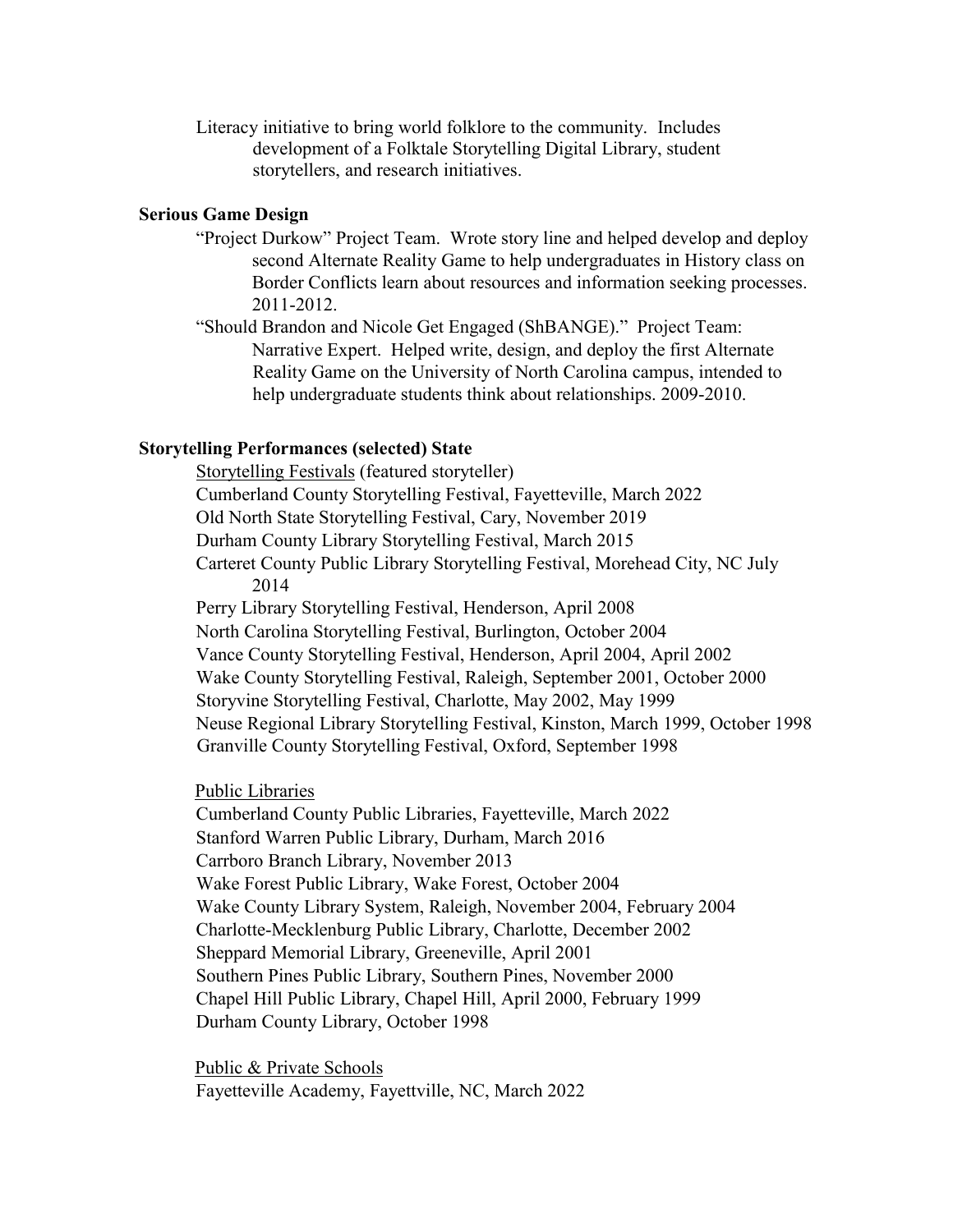UNC Hospitals School (monthly performances (April 2016-present) UNC Pediatric Hematology Oncology Clinic, Chapel Hill (bimonthly, 2016-17) Scroggs Elementary School, Chapel Hill, January 2016 Northside Elementary School Read-a-thon, Chapel Hill (January 2016-present) Club Boulevard Humanities Magnet (weekly performances for  $3<sup>rd</sup>$  grade in 2013, 1<sup>st</sup> grade 2014-15, Summer Reading Celebration, August 2015) Estes Hills Elementary School, Chapel Hill, December (annual Read-a-thon performer since 2011; weekly performances for  $1<sup>st</sup>$  grades, 2013-2016; weekly performances for kindergarten classrooms, spring 2016) Smith Middle School, Chapel Hill, November 2013 Chapel Hill Cooperative Preschool, Chapel Hill, October 2013 St. Stephens High School, Hickory, October 2004 A.V. Baucom Elementary School, Apex, 1998-2002 Estes Hills Elementary School, Chapel Hill, May 2000 Sandra E. Lerner Jewish Community Day School, Durham, March 2000 West Oxford Elementary School, Oxford, May 2000 Burlington City Schools, several performances in 1999 Harnett Primary School, Dunn, November 1999 Gentry Elementary School, Durham, March 1999 Frank Porter Graham Elementary School, Chapel Hill, bi-weekly during fall 1998

Other Events

Women of Fearrington, "Storytelling for Children," November 2017 PORCH, "Hunger Stories," November 2017 Stories Under the Stars, Town of Carrboro, October 2019, 17 Chapel in the Pines, November 2017 Ghost Stories in Cedarock State Park, October 2016 and 2015 NC State University, February 2016, April 2015 Durham Senior Center, March 2015 Orange County Literacy 30<sup>th</sup> Anniversary Celebration, October 2014 Wake County Young Authors Celebration, March 2014 North Carolina Literary Festival, Raleigh, April 2014 Charles House Senior Center, Chapel Hill (2013-present) First Baptist Church, Raleigh, September 2013 UNC Science Expo, Chapel Hill, April 2013, March 2012 Morehead Planetarium, Chapel Hill, "Storytelling Under the Stars" (2010-present) Carol Woods Retirement Center, July 2008 and '07 UNC Davis Library, December 2007 and '06 United Church of Chapel Hill, January 2005 UNC Residence Life, Chapel Hill, October 2002 UNC Student Chapter of the American Library Assoc., Chapel Hill, March 2002 Meredith College Reading Celebration Raleigh, March 2001 Muscular Dystrophy Association Camp New Hope, Durham, 1999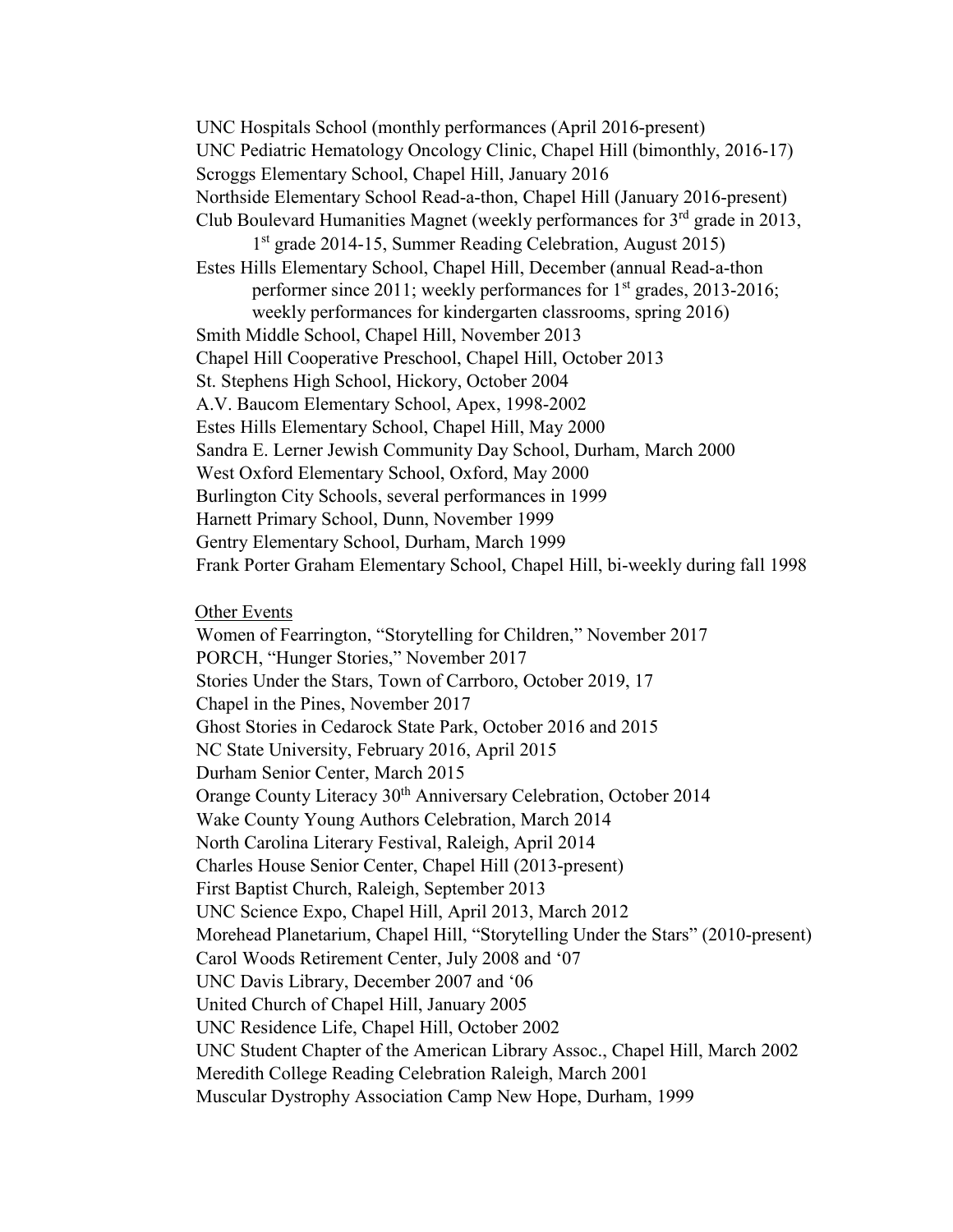Ackland Art Museum, Chapel Hill, October 1998

# **National**

|                                                      | Kansas                 | Lawrence Public Library, October 2013                                                                                                                                                                                                                                                             |  |
|------------------------------------------------------|------------------------|---------------------------------------------------------------------------------------------------------------------------------------------------------------------------------------------------------------------------------------------------------------------------------------------------|--|
|                                                      | Iowa                   | Des Moines, IA, September, 2005<br>3-day series of storytelling performances for De Kalb, IA city<br>schools, November 2002                                                                                                                                                                       |  |
|                                                      | Virginia               | Bristol Public Schools, April 2013 and 2014<br>Stratford, May 2011<br>Nellysford, April 2003<br>Wintergreen Ski Resort, June 2001<br>North Branch School, Nellysford, November 1998                                                                                                               |  |
| <b>International</b>                                 |                        |                                                                                                                                                                                                                                                                                                   |  |
|                                                      | Canada                 | Brock University, St. Catharine's, March 2003<br>University College Cape Breton, May 2004, May 2001                                                                                                                                                                                               |  |
|                                                      |                        | Thailand (August 2002)<br>Taksin University, Songkhla                                                                                                                                                                                                                                             |  |
|                                                      |                        | Rajabaht Institute, Sakonnakhan<br>University of Mahasarakham<br>Sarakham Phitthayakhom Elementary<br>Anuban Elementary School, Mahasarakham<br>Anuban Elementary School, Chaiyaphum                                                                                                              |  |
|                                                      | China (June-July 2017) |                                                                                                                                                                                                                                                                                                   |  |
|                                                      |                        | Nankai University, Tianjin<br>Hebei Library, Baoding<br>Hebei University, Baoding<br>Shanghai Library Association, Shanghai<br>Pudong Library, Shanghai<br>Fujian Juvenile and Children's Library, Fuzhou<br>Ningbo Library, Ningbo<br>Shenzhen Library, Shenzhen<br>Zhongshan Library, Zhongshan |  |
| <b>Artist in Residence</b>                           |                        |                                                                                                                                                                                                                                                                                                   |  |
| North Branch School (Waynesboro, VA), February 1999. |                        |                                                                                                                                                                                                                                                                                                   |  |

Indiana University Art Museum (Bloomington, IN), 1995-1997.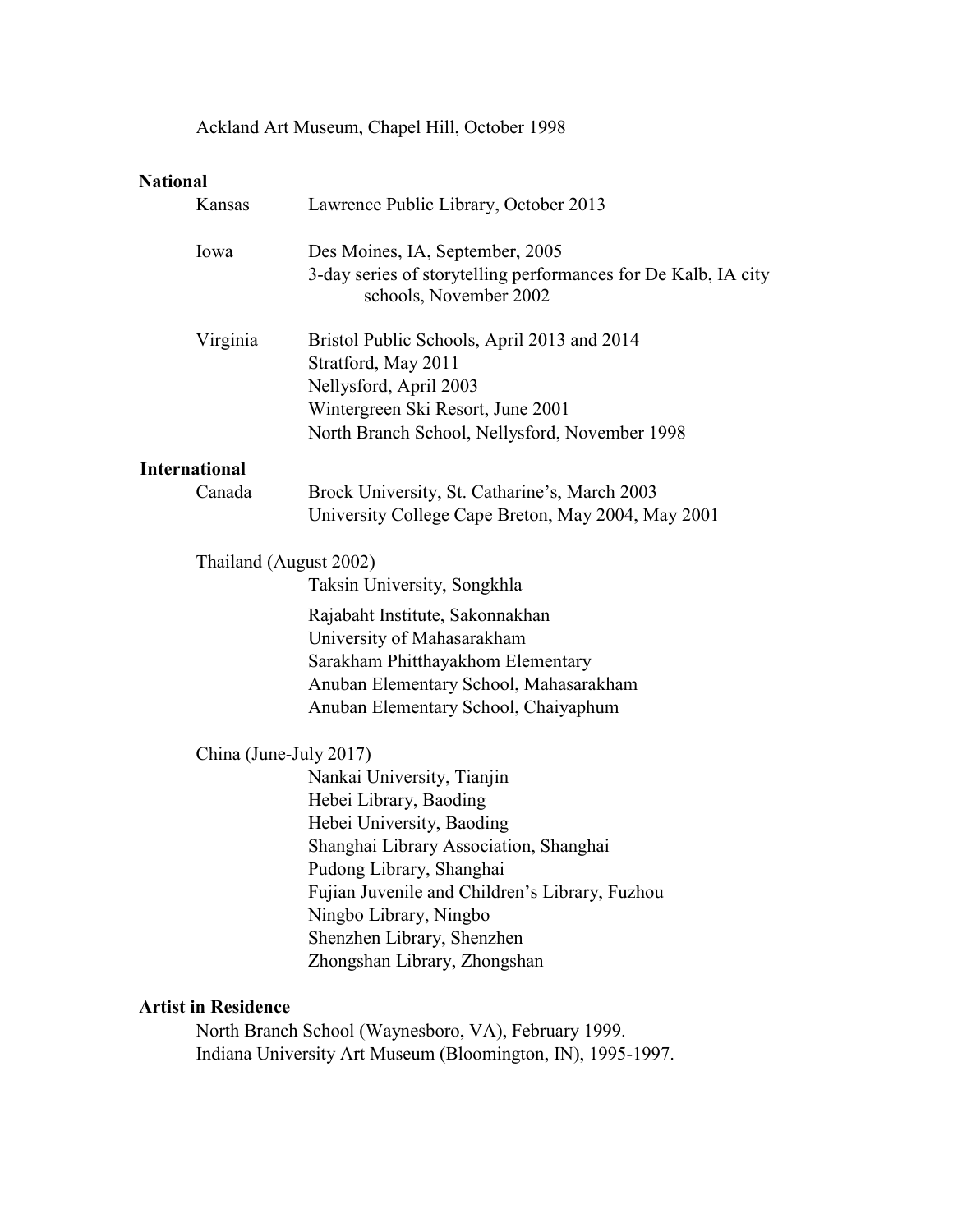## **Teaching Record**

## **University of North Carolina at Chapel Hill**

#### *Courses Taught Frequently*

*Administration of Public Library Work with Children and Young Adults Children's Literature and Related Materials Principles and Techniques of Storytelling Professional Field Experience Proposal Development and Presentation Study in Information and Library Science* 

#### *Other Courses Taught*

*Child & Young Adult Development for Librarians Children and Technology Children's Literature in Elementary Schools (online for School of Education) Communication Skills London Summer Seminar Master's Paper in Information and Library Science* (see below for alphabetical list) *Oxford Summer Seminar Seminar in Teaching Practice Storytelling: Hidden Voices and Social Justice The Child's Introduction to Reading Young Adult Literature and Related Materials (online and face-to-face)* 

#### **University of Mahasarakham, Thailand**

*Literature and Storytelling for Children* 

#### **Indiana University, Bloomington**

*Children's Literature and Materials Principles and Techniques of Storytelling*

#### **Indiana University – South Bend campus**

*Children's Literature and Materials Principles and Techniques of Storytelling Introduction to UNIX Skills Introduction to Networking Skills*

### **Doctoral Students**

*Committee Chair Completed Dissertations*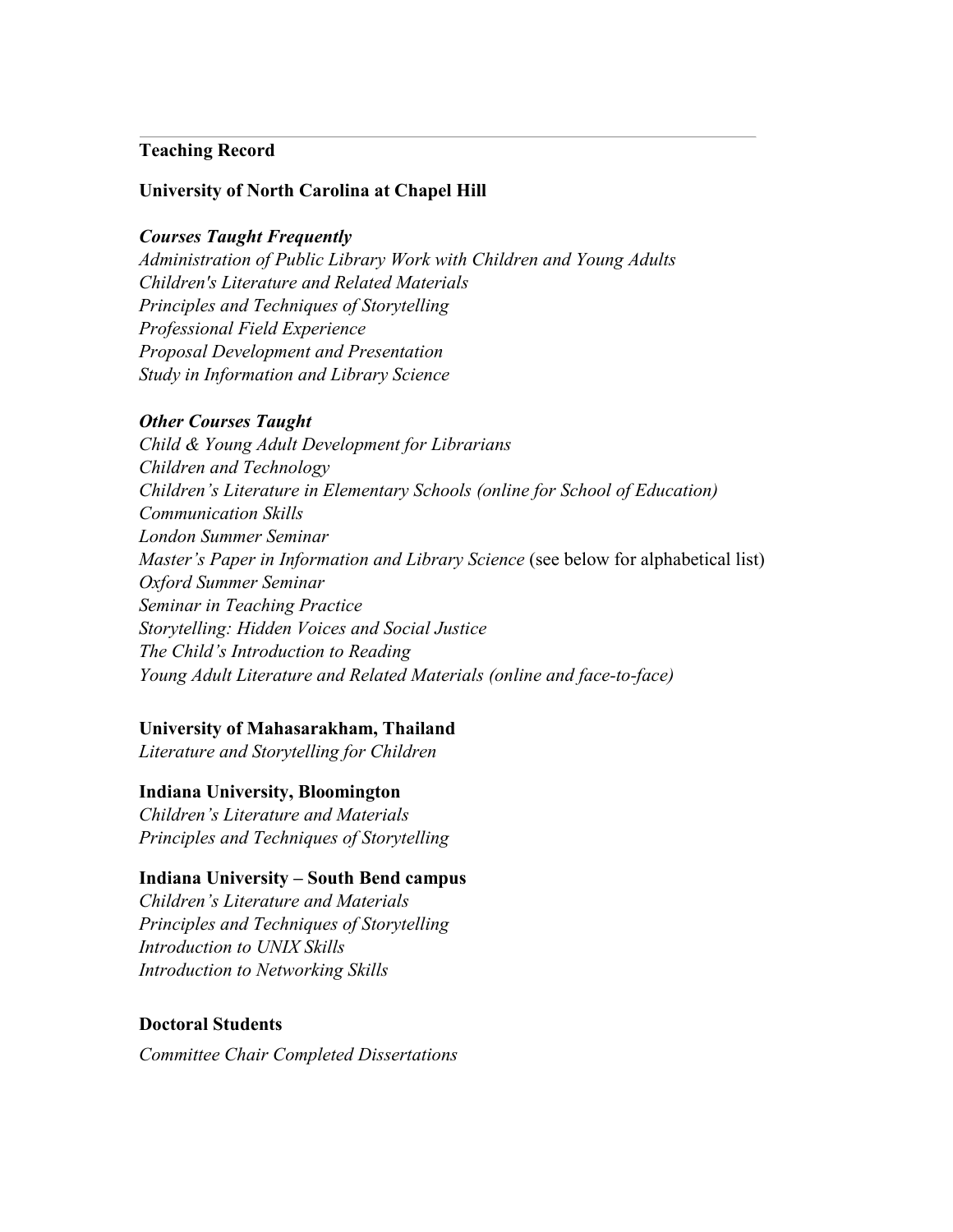- Nelson, S.B. (2019). *Coming out of our shells: Safety and Vulnerability in reality storytelling.* [Ph.D. dissertation]. The University of North Carolina, Chapel Hill, NC.
- Pattee, A. (2004). *Everywhere, or a Reflection? Describing the "Sweet Valley High" Experience*. [Ph.D. dissertation]. The University of North Carolina, Chapel Hill, NC.

*Committee Member Completed Dissertations*

- Boltz, R. H. (2010). *Listening to Their Voices: What and Why Are Rural Teen Males Reading?* [Ph.D. dissertation]. The University of North Carolina, Chapel Hill, NC.
- Cherry, T. K. B. (2010). *Online Cultural Heritage Materials and the Teaching of History in the Schools: A Concept Analysis of State Archives and Collaborative Digitization Program Web Resources.* [Ph.D. dissertation]. The University of North Carolina, Chapel Hill, NC.
- Christopherson, L. L. (2013). *OMG! L2spell Online: The Creative Vocabulary of Cyberlanguage s(~ ^)--b.* [Ph.D. dissertation]. The University of North Carolina, Chapel Hill, NC.
- Church, L. T. (2008). *Documenting African American Community Heritage: Archival Strategies and Practices in the United States.* [Ph.D. dissertation]. The University of North Carolina, Chapel Hill, NC.
- Hanson-Baldauf, D. (2013). *Exploring the Everyday Life Information Needs, Practices, and Challenges of Emerging Adults with Intellectual Disabilities.* [Ph.D. dissertation]. The University of North Carolina, Chapel Hill, NC.
- Hirsh, Kimberly (2021). *Where'd You Get Those Nightcrawler Hands? The Information Literacy Practices of Cosplayers.* [PhD. Dissertation]. The University of North Carolina, Chapel Hill, NC.
- Hughes, S. M. (1998). *The Impact of Whole Language on Four Elementary School Libraries*. [Ph.D. dissertation]. The University of North Carolina, Chapel Hill, NC.
- James, M. L. (2009). *Middle School Teachers' Understanding of Technology Integration*. [Ph.D. dissertation]. The University of North Carolina, Chapel Hill, NC.
- Rawson, C. H. (2016). *In Search of Synergy for Science: A Collaborative Lesson Plan Assignment for Preservice Elementary School Teachers and Preservice School Librarians.* [Ph.D. dissertation]. The University of North Carolina, Chapel Hill, NC.
- Ugboajah, P. R. (2007). *Narrative as Influence: A Delphi Study of Storytelling as an Entrepreneurial Leadership Best Practice*. [Ph.D. dissertation]. Capella University, Minneapolis, MN.
- *Committee Chair Dissertations in Process*
- March, L. (co-chair with Maggie Melo). *Behind the Screens: The Impact of COVID-19 on Social Media Managers at Cultural Institutions*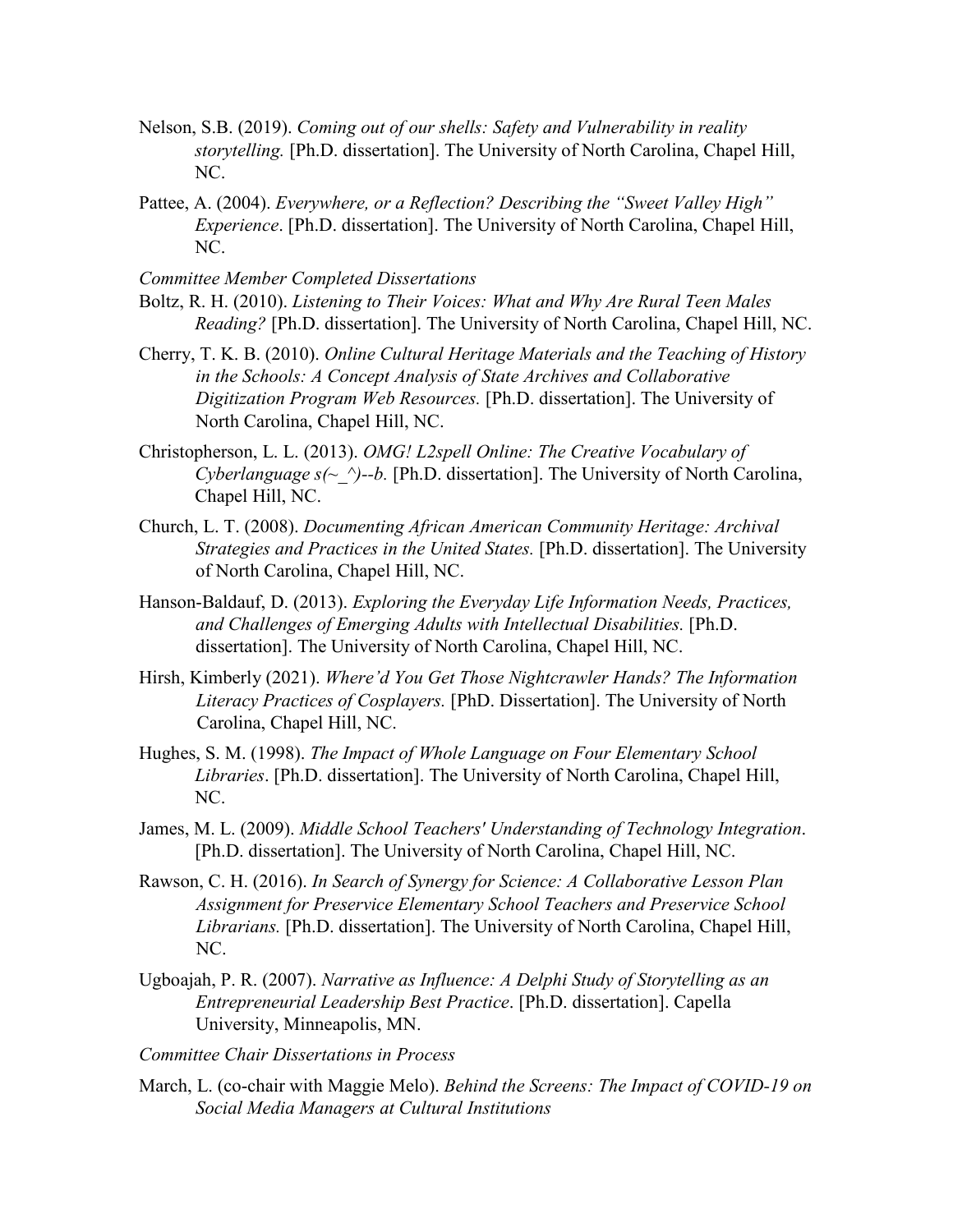#### **Master's Papers Supervised**

Amico, Sarah M. *Best Practices for Toddler Time: A Qualitative Study*. 2010.

- Anglin, Madeline. *Reading Riordan & More: An Analysis of Interviews Conducted in Chapel Hill Public Library to Determine Why Children Are Drawn to Mythology Retellings in Fiction.* 2019.
- Aronson, Elliot. *I Don't Get any Inspiration Sitting at my Desk: The Patterns of Flow Experiences in Expert Researchers*. 2015.
- Avinger, Mary B. *Choices in the Wilderness: The Effect of Gender on Robinsonades*. 2006.
- Barr, Katherine. *Detectives & Diversity: A Content Analysis of Characters of Color in Children's Mystery Novels*. 2013.
- Basney, Claire. *"Tell Me a Story": Are Online Stories Storytelling?* 2000.
- Bell, Marianne. *An Examination of Strong Female Characters in Dystopian and PostApocalyptic Young Adult Literature*. 2013.
- Belvin, Dena L. *Facilitating Retrieval of Sound Recordings for Use by Professionals Treating Children with Asperger's Syndrome*. 2007.
- Berry, Tomeka. *A Content Analysis of the Contemporary Portrayal of African Americans in Children's Picture Books*. 1999.
- Bertin, Stephanie. *A History of Youth Summer Reading Programs in Public Libraries*. 2004.
- Bhattacharyya, Rita. *Divorce in Children's Literature: A Look at Chapter Books from 1970-2004*. 2005.
- Blair, Catherine. *Creating a Green Library Website and Directory: A Discussion of the Process and Results*. 2010.
- Bosman, Renee A. *Librarians and Left-Handedness: A Speculative Exploration*. 2004.
- Brinkley, Marlan E. Jr. *The Hero's Journey in the Formation of the Homosexual Identity in Gay Teen Fiction*. 2004.
- Britto, Kathleen. *The American Homefront of World War II in Literature for Children: An Evaluative Comparison of Series and Autobiographical Fiction*. 2003.
- Buck, Janice M. B. *We are Here Where Teens Need Us!: Content Analysis of NC Public Library Websites for Young Adults*. 2010.
- Budnick, Vanessa M. *Perceptions of Library Students Versus Library Professionals Toward the Homeless Patron: A Comparative Study*. 2006.
- Budries, Kate. *Depictions of Betrayal Across Genres in Young Adult Fiction*. 2013.
- Caggia, Peter T. *Identity, Destiny, and Magic: Developmental Perspectives on Major Themes in Young Adult Fantasy Series*. 2001.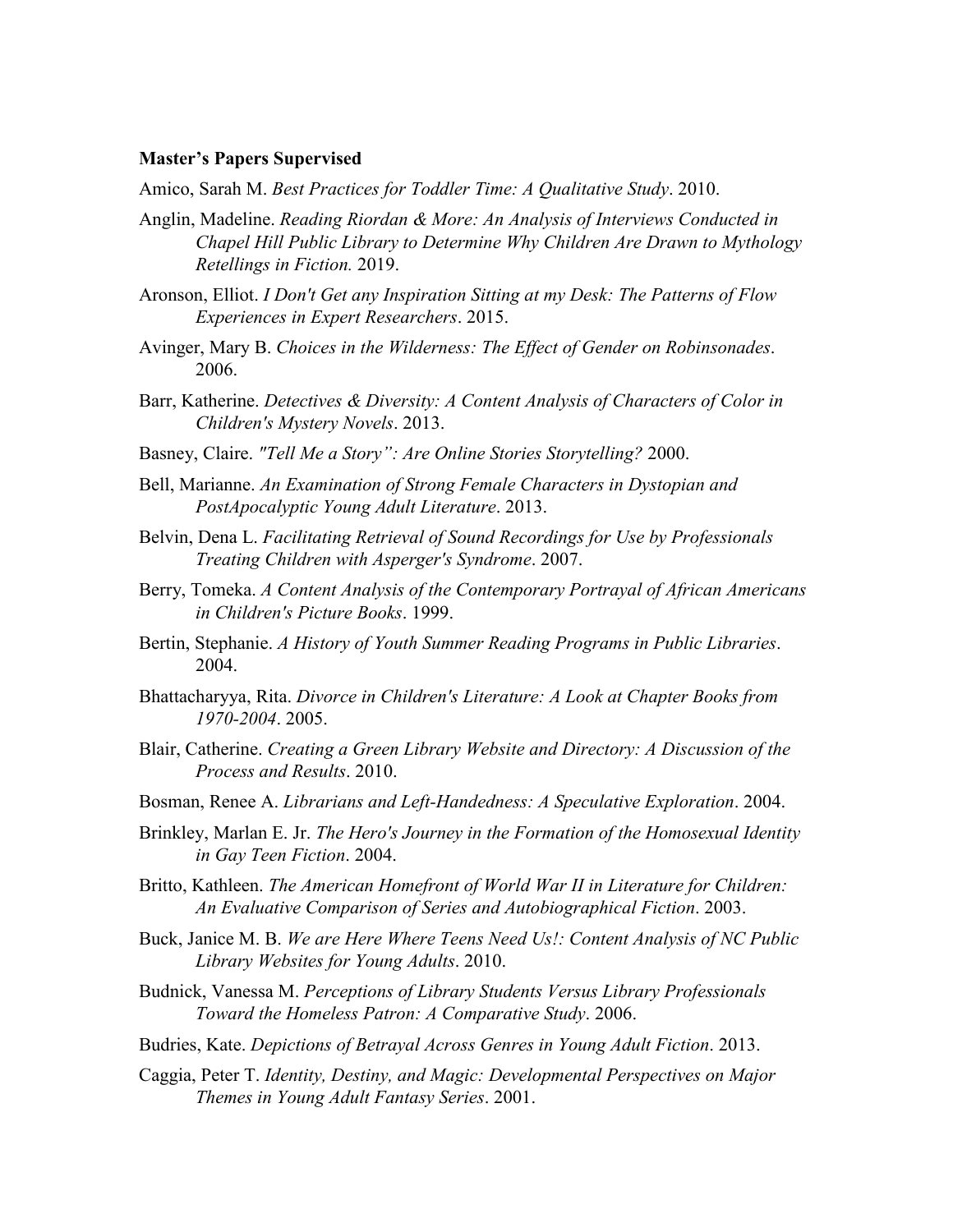- Cahill, Rebecca E. *The Relationship Between Political Environment and Size of a Library's collection of GLBTQ Fiction for Young Adults*. 2004.
- Carreira, Stephanie. *Feminine and Masculine Characteristics in Young Adult Fairy Tale Retellings: The Differences in Female Protagonists from the Original Fairy Tales and Young Adult Retellings*. 2016.
- Carter, Benjamin G. *Periodical Literature's Place in Young Adult Collections: A Collection Analysis and Best Practices Evaluation of Public Libraries in the Triangle Region of North Carolina*. 2006.
- Carter, Jesse. *Gender Role Portrayal in Board Book Illustrations*. 2009.
- Checkai, Alyssa M. *The Function of Gods in Modern Children's Literature: A Content Analysis of the Gods' Roles in Rick Riordan's Percy Jackson and the Olympians Series*. 2009.
- Chen, Michael. *User-Enacted Determinants of Presence: Sound Effects and Feedback in Multiplayer Console Gameplay*. 2016.
- Cherney, Christine. *The Contemplative Space: How Theological Libraries Can be Hospitable to Their Patrons' Process of Reflection*. 2014.
- Childress-Campbell, Emily. *An Exploratory Study of Readers' Advisory Services to Children*. 2013.
- Coburn, Karissa K. *A Content Analysis on the Function of Magical Creatures in Fairy Tales*. 2006.
- Crevasse, Isabel. *Once Upon a Scheme: Conceptualizing Fairy Tale and Folklore Classification Systems for Extra-Academic Professionals in Digital Environments.* 2020.
- Cristy, Sarah E. *Teen Spaces, Teen Librarians, and Circulation: An Exploration of Measures of Public Library Services to Young Adults*. 2012.
- Darnell, Julie B. *The Appropriateness of Spy Fiction for the Pre-Adolescent and Adolescent Aged Nine to Fifteen*. 2006.
- Davis, Jennie R. *On the Rise: Influences on the Popularity of Graphic Novels Among Readers*. 2004.
- Deacle, Jane Register. *Are Alphabet Books Appropriate for Preschool Children to Use to Learn the Alphabet? A Content Analysis of Age Appropriateness of Ten Alphabet Books Published from 1991-2000*. 2002.
- Decker, Ellen Caskie. *The Portrayal of Japanese Americans in Children's Picture Books (1980-1999)*. 2002.
- Dimac, Lynn D. *The Depiction of Information Technology in Children's Picture Books*. 2008.
- Disque, April Dawn. *Warriors and Healers: Messages About Heroines in Young Adult Fantasy Novels*. 2005.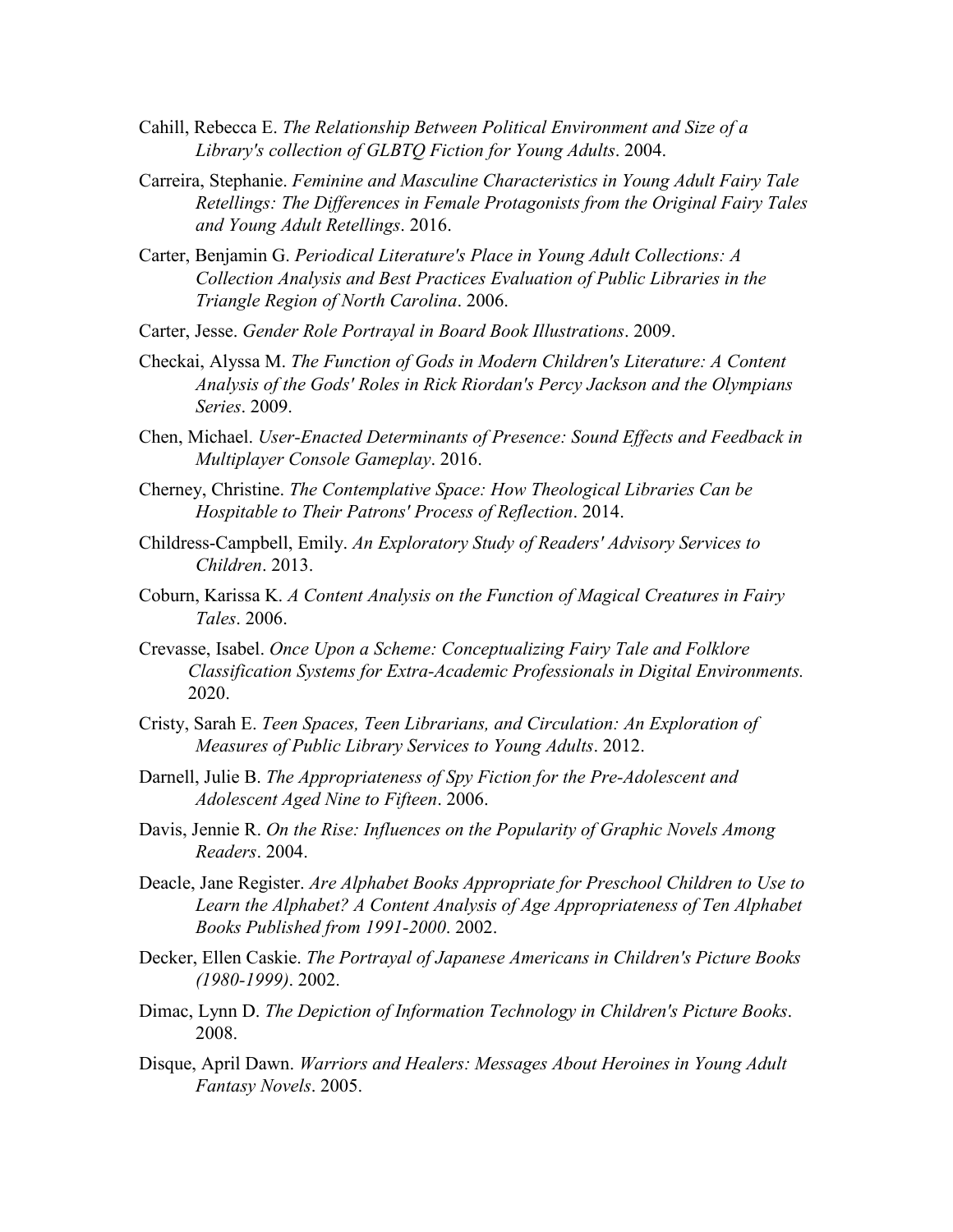- Dixon, Allison. *Strong Female Heroism: An Analysis of Sex-Types Portrayed by Female Protagonists Over a Twenty-Year Span*. 2013.
- Donnelly, Caitlin R. *"That's Just Like a Boy": A Content Analysis of Masculinities in Hardy Boys Mystery Stories, 1927-1932*. 2008.
- Dunlap, Jacqueline M. *Violence and Children's Preferences in Fairy Tale Story Endings*. 2012.
- Dunn, Lindsey. *Developing policies for the University of North Carolina at Chapel Hill's Curriculum Materials Center in the School of Education*. 2001.
- Dvorak, Dawn. *Are Twenty-First Century Picture Books Accurately Portraying TwentyFirst Century Public Libraries: A Content Analysis*. 2014.
- Dyer, Allison L. *Beyond Facebook: A Teen's Guide to the Internet*. 2010.
- Easley, Hannah. *Difficulty vs. Engagement: An Analysis of Easy Readers About Superheroes and Their Amazon. com Reviews*. 2014.
- Edwards, Melissa Maxwell. *A content Analysis of the PUBYAC Discussion List*. 1999.
- England, Megan. *Just Say Hello: Proactive Courtesy as a Catalyst for Customer Loyalty in Public Libraries*. 2013.
- Fain, Mary Katherine. *Bookmobile Staff Perceptions on Bookmobile Service*. 2007.
- Farish, Leslee B. *A Content Analysis of the Young Adult Library Services Association's Michael L. Printz Award Winners and the Eva H. Perry Regional Public Library's Mock Printz Book Club Winners: What is the Difference Between the Books Young Adults Choose and the Books Adults Choose for Young Adults?.* 2007.
- Feerrar, Julia. *Building Concept-Based Videos for Library Instruction*. 2014.
- Ferens, Melissa. *Libraries as Sites for Youth Critical Literacy: Building a Professional Development Website and Research Agenda.* 2020.
- Florence, Brandi. *Busting Out All Over: The Portrayal of Superheroines in American Superhero Comics from the 1940s to the 2000s*. 2002.
- Gering, Emily. *Database of Demons and Death Gods: The Creation Process.* 2020.
- Getaz, Christina. *"I mean, I think it still works": How Do Library Staff Develop Expertise and Support Users in Circulating Collections of Audiovisual Production Equipment?* 2020.
- Gill, Megan. *Book Lists and Public Libraries: How Librarians Utilize Book Lists to Inform Their Practices*. 2011.
- Gillespie, Molly P. *Public Library Web Pages for Children: A Content Analysis*. 2000.
- Glasburgh, Michele M. *Chick Lit: The New Face of Postfeminist Fiction?*. 2006.
- Gransee, Sarah M. *Mother-Daughter Relationships in Young Adult Literature: A Content Analysis of Adolescent Individuation*. 2008.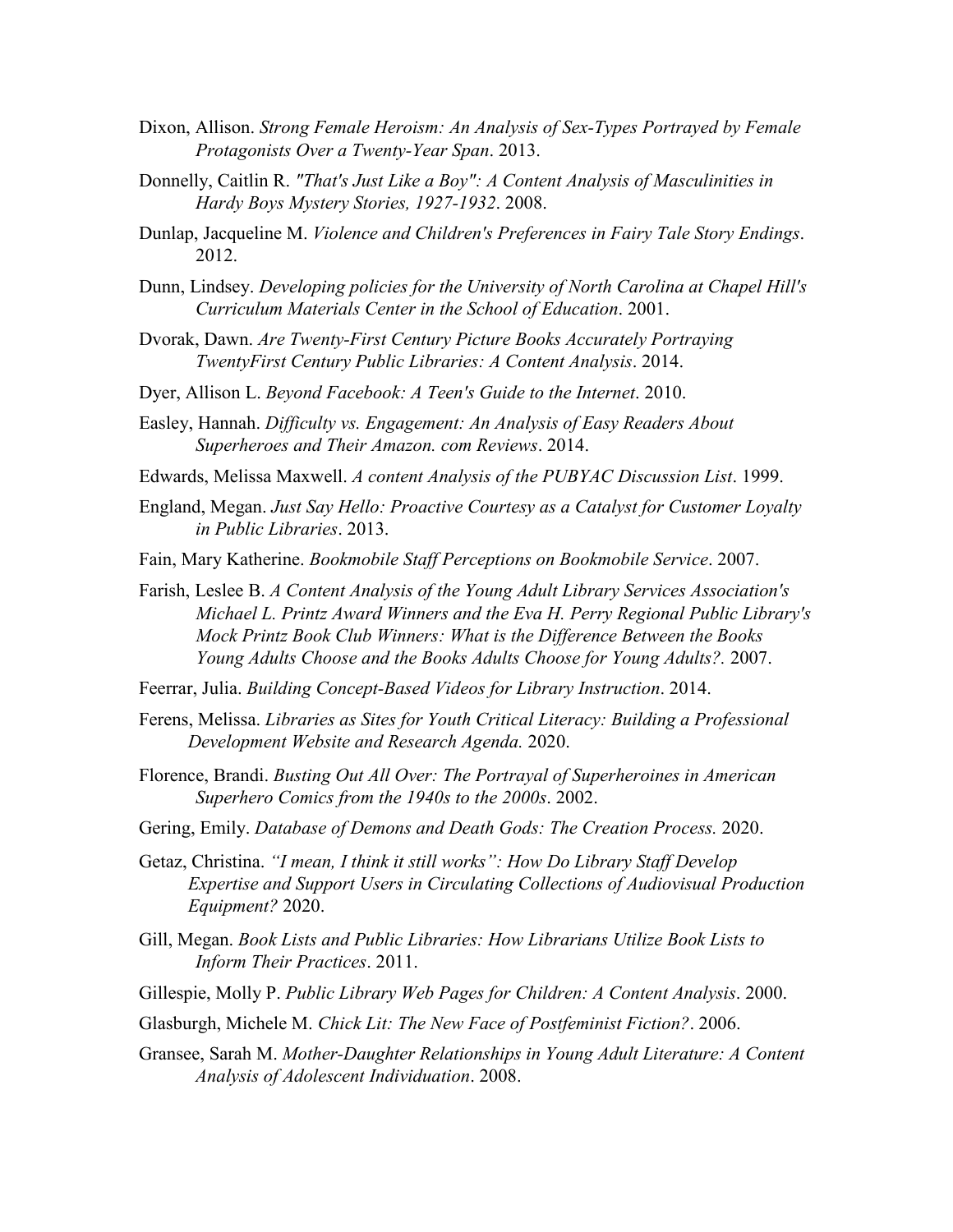- Gray, Charles J. *Adolescent Blogging: A Comparison of Developmental Psychology and Self-Depiction in Adolescent Blogs*. 2005.
- Gresham, Amanda. *Portrayal of Gifted Children in Children's Chapter Books*. 2015.
- Griffin, Erin E. *Alphabet Books as a Tool for Teaching Pre-Reading Skills and Alphabet Awareness*. 2010.
- Groves, Anna. *A Model for Collaborative Relationships in the Digital Humanities.* 2020.
- Hallyburton, Ann. *Your Way, My Way, Our Way: A Critical Perspective of Young Adult Disability Fiction Since the Civil Rights Era*. 2003.
- Hargrave, Maggie. *A New Look at Hispanic Characters: A Content Analysis of Hispanic Portrayal in Young Adult Fiction*. 2010.
- Heimbach, Susan T. *Children's Librarians' Perceptions of Computers in the Children's Section of the Public Library*. 2003.
- Hendershot, Megan R. *A Study of the Impact of Children's Book-based Blockbuster Movies on Library Circulation*. 2007.
- Holder-Freeman, April L. *The Role and Portrayal of the Villain in Children's Fantasy Literature: A Content Analysis*. 2012.
- Horner, Emily C. *Librarians' Attitudes and Perspectives Regarding Graphic Novels*. 2006.
- Howson, Elizabeth Walker. *A Content Analysis on the Meaning of Disenchantment in Fairy Tales*. 2007.
- Jarvis, Erica C. *Redefining the feminine in children's picture books*. 2002.
- Johnson, Morgan A. *Humor in Children's Picture Books*. 2010.
- Kahn, Sarah N. *A Storyteller's Database: Project Report*. 2008.
- Kallem, Mary. *The Domestic Clutter Practices of Artists.* 2018.
- Kemp, Katherine D. *Do Circulation Records Reflect What Children Prefer to Read? A Case Study of a Wake County, North Carolina Elementary School.* 2009.
- Koven-Matasy, Veronica. *Fannish Librarians: The Intersection of Fandom and Library and Information Science*. 2013.
- Lambert, Robert W. *Familial Dysfunction in Young Adult Horror Fiction*. 2005.
- Lambert, Sylvia Leigh. *The Library as Sanctuary for Inner-City Youth: Protections, Implications, Cohesions, Tensions, Recommendations, and Inspirations*. 2004.
- Lanier, Casey D. *Everything Has Changed: The Depiction of the September 11, 2001 Terrorist Attacks in Historical Fiction for Young Adults*. 2017.
- Larsen, Ashley W. *A Study of the Reading Interests of High-Ability Readers in a North Carolina Elementary School*. 1999.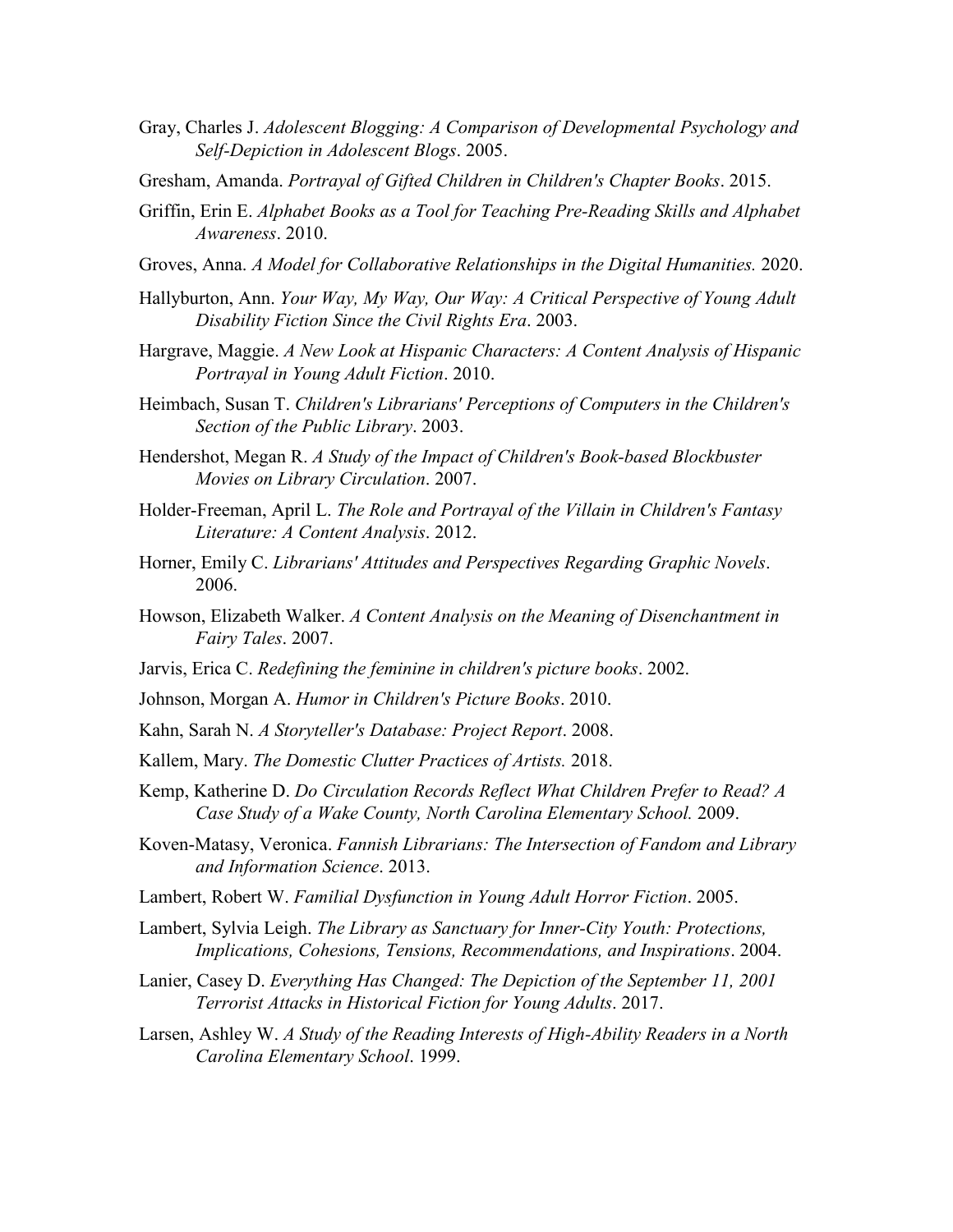- Lee, Carrie T. *Fiction and Technology: Parallel Problems from Public Libraries' Past and Present*. 2010.
- Leesch, Brianna. *The Graphic Novel Ratings Game: Publisher Ratings and Librarian Self-rating*. 2013.
- Lehotsky, Nicole. *The Portrayal of Scoliosis and Characters with Scoliosis in Young Adult and Children's Literature*. 2013.
- Lohmann, Jennifer. *"Beauty and the Beast" Themes in Romance Novels*. 2006.
- Longee, Jennifer. *Depictions of Slaves and Slavery in Young Adult Historical Fiction as Compared by Ethnicity of the Author: A Content Analysis*. 2001.
- Lovett, Susan S. *Do You See Your Family?: An Examination of Racially Mixed Characters & Families in Children's Picture Books Available in School Media Centers*. 2002.
- Lucas, Jennisen. *AR: Accelerated Reader and Accurate Reflection? A Collection Assessment of the Accelerated Reader Collection at an Elementary School in North Central North Carolina.* 2003.
- Lukach, Katherine M. *Transformative Encounters in the Works of Neil Gaiman*. 2007.
- Lunden, Stacey M. *Creation of 'Storytime: A Database for Storytellers' Website*. 2008.
- Mall, Nicholas A. *Spanish-Language Electronic Access in the Public Library*. 2008.
- Massey, Alexandra. *Heroine's Journey: Gender and the Monomyth in Middle-Grade Fantasy*. 2013.
- Matson, Lindsay P. *@You: An Analysis of World of Warcraft Realm Forum Call-Outs*. 2010.
- McAdams, Jessica. *Portrayals and Presence of Adult Female Characters in Children's Picture Books: A Content Analysis of Bestsellers from the Past Five Years*. 2015.
- McLees, James. *Examining the Cultural Accuracy of Masculine Performances Displayed by Diverse Comic Book Superheroes*. 2017.
- Meacham, Alice. *Emotional Warfare: The Portrayal of Female Aggression in Children's Novels*. 2010.
- Meeks, Kerri. *Physical Touch in Fairy Tale Retellings Written for Adult and Young Audiences: A Content Analysis*. 1999.
- Metallo, Susan M. *Reading About Readers: A Content Analysis of the Reading Behaviors Modeled by Characters in Popular Children's Fiction*. 2012.
- Meuchel, Aimee. *Traits and Stereotypes of Male Protagonists in high fantasy novels as compared by gender of the author: A content analysis*. 1999.
- Miller, Casey L. *Being Tranceported vs. Just Being: Ludic Reading and Zen Meditation*. 2006.
- Minor, Jennie. *Understanding Disability through Literature: The Portrayal of Characters with Multiple Sclerosis in Adult Fiction*. 2014.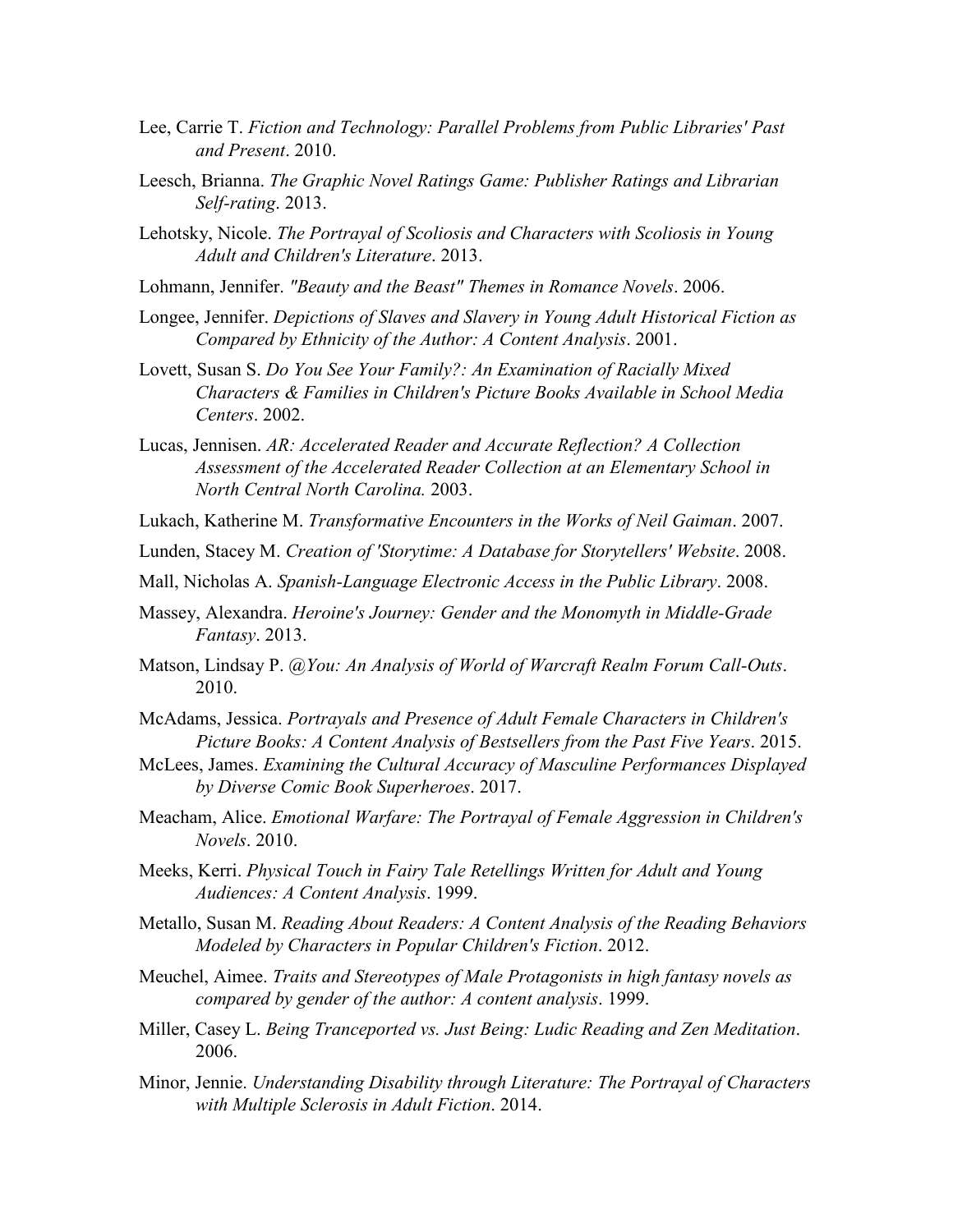- Mitchell, Celeste. *Creating the Website 'Connections: A Young Adult Science Fiction and Fantasy Author Social Networking Database'*. 2009.
- Moore, Grace M. *Improving Teen Library Program Attendance: Young Adult Librarians' Perspectives*. 2012.
- Morris, Elizabeth A. *Current Methods for Access, Use and Collection Development: An Analysis of Artists' Book Collections*. 2010.
- Neil, Dawna. *Mixed & Matched: The Representation of Interracial Families in Children's Books*. 2014.
- Noel, Hannah. *A Content Analysis of the Representation of Black Girls in Children's Picture Books.* 2018.
- Norwood, Brittany. *Haunted Collections: The Representation of Female Horror Authors in Public Library Collections.* 2019.
- O'Bryan, Jennifer. *Why Would She Want to Read About Such Horrible Things?: The Appeal of War as a Reading Interest for Girls.* 2018.
- Ornat, Natalie. *Reading for your Life: The Impact of Reading and Writing During the Siege of Sarajevo*. 2017.
- Outhouse, Rachel. *Genrefication: Introducing and Explaining the Exponential Trend*. 2017.
- Peacock, Allison. *The Portrayal of Sexuality Information in Adolescent Nonfiction Sexual Health Books*. 2009.
- Peterson, Jessica A. *Checking Out or Checking into Reading? The Borrowing Habits of Elementary School Children in Relation to Gender, Age, and Reading Ability*. 2008.
- Pierce, Hannah D. *A Content Analysis Study of the Equivalency of Publishers' Easy Reader Leveling Systems*. 2012.
- Pierce, Kathleen M. *Finding Common Ground: A Survey of Young Adults' Perceptions of The Public Library*. 2005.
- Pierson, Rebecca A. *Best Practices for Zine Programming with Young Adults in the Public Library*. 2007.
- Posey, Rachael E. *Sense and Sequels: Analyzing Pride and Prejudice Inspired Fiction*. 2010.
- Principato, Alena. *Perspectives on Presentation and Perception of UNC Libraries on Admissions Campus Tours*. 2017.
- Proctor, Megan. *The Chronically Ill Child: A Content Analysis Assessing the Realistic Portrayal of the "Illness Experience" for Child Characters in 21st Century Children's Picture Books*. 2014.
- Pusey, Anne E. *Public Library Teen Space Design: An Evaluation of Theory in Practice*. 2008.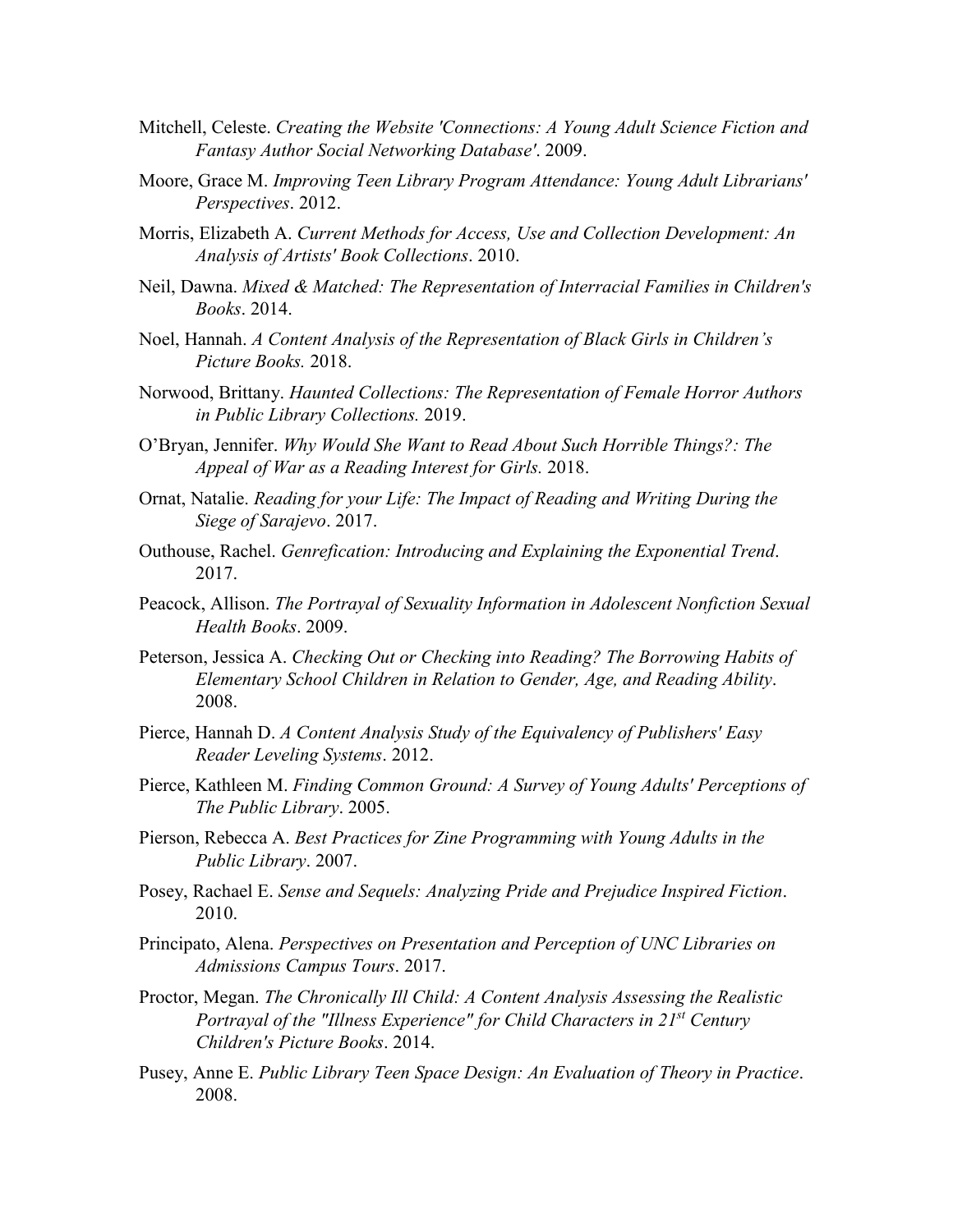- Quillen, Christine Lynn. *Helping Readers Find Books: An Evaluation of Four Readers' Advisory Sources*. 2001.
- Radovsky, Jennie. *Does It Matter Who's Reading? An Investigation of the Reception of Literature Represented by a "Celebrity Reader"*. 2000.
- Randolph, Mary. *An Exploration of the Relationships of Characters with Autism Spectrum Disorders in Young Adult and Upper Elementary Level Literature*. 2008.
- Reavis, Evelyn F. *Adolescent Female Identity Development and Its Portrayal in Select Contemporary Young Adult Fiction*. 2004.
- Reeves, Melanie D. *An Analysis of Current Expressed Reading Interests of Children and Young Adults in North Carolina*. 2001.
- Reynolds Brooks, Danielle. *Serving Students with Disabilities in the School Library*. 2013.
- Riddle, Mark. *'Do They Look Different?' An Exploratory Eye Tracking Study of Whether the Scanpaths of Novice and Familiar Readers of Graphic Novels Differ on the Dominant/Inset Page*. 2016.
- Riley, Emily A. *Female Cross-Dressing in Young Adult Fiction: Protagonists' Changing Perceptions of Women and Femininity*. 2006.
- Roberson, Casey A. *Dimensions of Quality and Diversity in Graphic Novel Collections*. 2008.
- Royce, Jenni L. *Narrative and Collaborative World Building in Tabletop Role-Playing Games.* 2018.
- Sherriff, Amanda J. *The Portrayal of Mexican American Females in Realistic Picture Books (1998-2004)*. 2005.
- Shore, Victoria J. *Family Literacy Programs in Public Elementary Schools, Triangle Area, North Carolina*. 2010.
- Southwell, Margaret. *"I Don't Care What Color You Are": The Depiction of Adolescent Interracial Romances in Young Adult Novels*. 2015.
- Speace, Gillian M. *The Mabinogi as Children's Literature*. 2008.
- Stevens, Katharina A. *Don't Judge a Book by a Sticker on the Cover: A Readability Study of the Newbery Award Winners, 1922-2010*. 2010.
- Stowe, Jennifer. *The Visual Rewriting of Nancy Drew: An Analysis of the Cover Art of the Nancy Drew Mystery Series From 1930-1999*. 1999.
- Straw, Marissa. *Lesbian, Gay, Bisexual, Transgender, Queer, and Related (LGBTQ+) Young Adult Fiction Anti-Bias Selection Tool and Core Collection.*
- Street, Kristen. *Fandom and the Development and Literary Lives of Young Adults*. 2013.
- Sutphin, Meredith S. *Finding Her Place in Her World: Female Empowerment Through Setting in Young Adult Fantasy Novels*. 2009.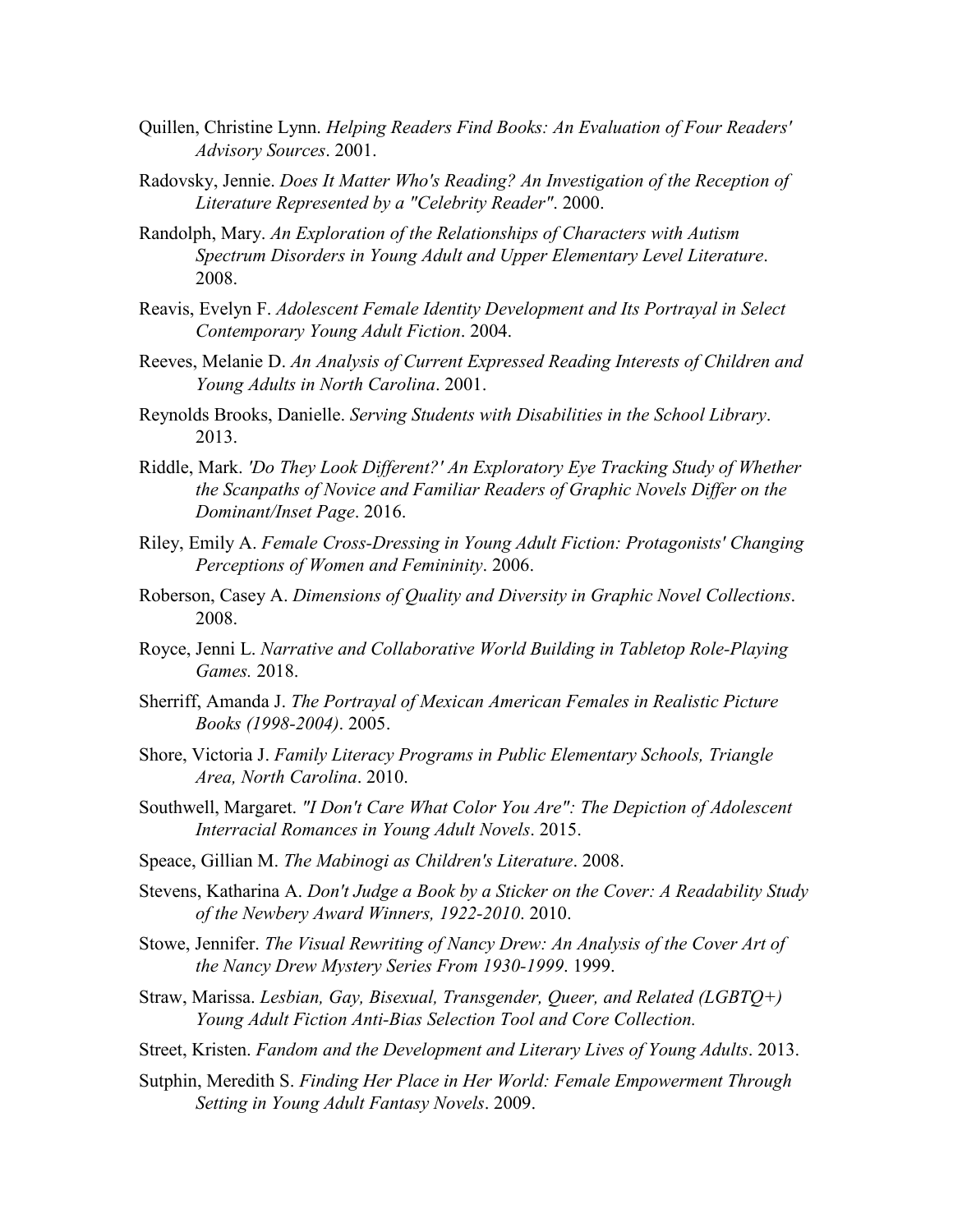- Sylvester, Susan R. *An Item Analysis of the Preoperational Thought Indicator Measure*. 2005.
- Tardiff, Melissa. *Methods Ten-Year-Olds Use to Select Reading Material*. 2003.
- Terrien, Maria. *Revistinha: A Brazilian Online Magazine for Kids*. 2014.
- Thacker, Mara L. *Book Clubs for Boys: How to Make Book Clubs More Appealing to Adult Males*. 2010.
- Thursby, Lisa M. *Weight Loss Persuasive Technology and Eating Disorder*. 2007.
- Timmins, Jody. *Using Comics to Promote Literacy in the K-8 Classroom*. 2014.
- Tirtanadi, Katie. *Bewitched, Bothered and Bewildered: The Allure of Misinformation in a Postmodern Healthcare Age.* 2019.
- Tuttle, Naomi. *How Young Adult Novels Portray Victims of Suicide According to Documented Psychological Profiles*. 1999.
- Vale, Katelynn. *Characteristics of the Villain in Children's, Young Adult, and Adult Fantasy: A Content Analysis*. 2014.
- Waldman, Jennifer A. *Acknowledging Criteria: A Look at Research and Reality of Children's Digital Libraries.* 2007.
- Ward, Elizabeth P. *Do They Still Make Them Like They Used To?: A Content Analysis of Easy Readers from Selected Decades*. 2009.
- Waters, Martha. *Gender's Role in the Expression of Friendship in Young Adult Literature*. 2014.
- Waxman, Dina F. *'A Strenuous Game': The Portrayal of Eating Disorders in Young Adult Novels.* 2007.
- Weber, Kate. *The Benefits and Drawbacks of Working with Floating Collections: The Perceptions of Public Librarians*. 2014.
- Wells, Emily. *Creating an Online LGBTQA YA Fantasy Database: Offering Alternatives Outside the Single Story*. 2014.
- Werthmann, Eric. *Graphic Novel Holdings in Academic Libraries: An Analysis of the Collections of Association of Research Libraries Members*. 2008.
- Wolff, Megan. *What is Good Programming and How Do You Know?: An Examination of the Assessment Criteria of Teens and Teen Librarians in Young Adult Programming.* 2017.
- Woo, Tisha. *"Critical for Teaching and Learning": The Role of School Media Specialists in Implementing Common Core Standards for Reading Informational Texts*. 2014.
- Woodcock, Carol P. *Choosing Morality: comparing children's book choices with adultchosen children's books*. 2006.
- Young, Shannon. *Gender Bias in the Young Adult Publishing Industry: Too Many "Girly" Books?*. 2016.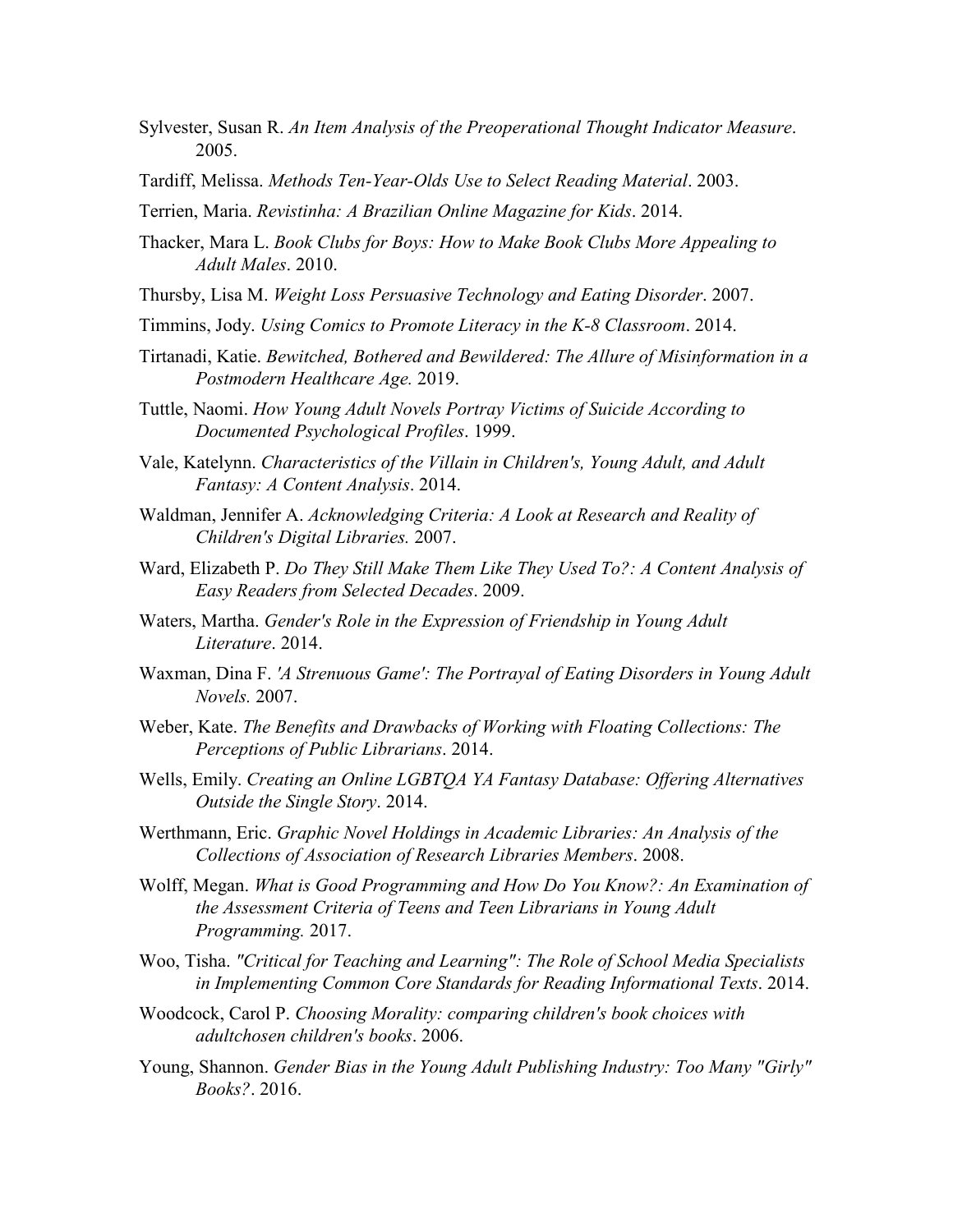- Yusko, Stacey M. *A Study of the Information and Reading Interests of Boys, Ages Seven to Thirteen, in North Carolina*. 2003.
- Zoltners, Julia G. *Moving Beyond "Schlocky": Interpersonal Relationships as Depicted in Star Reviewed Young Adult Novels.* 2018.
- Zynda, Danielle M. *Are Environmental Education Picture Books Appropriate for Elementary-School Children?: A Content Analysis*. 2007.

### **Grants**

- Institute for Museum and Library Services National Forum Grant. 2020. *The Future of Youth Public Librarian Education*. Principal Investigator. Co-Investigators: Sandra Hughes-Hassell, Casey Rawson, Sayamindu Dasgupta. \$149,781.
- Heineman Foundation. 2017. \$31,000. *Motivating Literacy Through Storytelling, II*. Principal Investigator.
- Library Services and Technology Act. 2017. State Library of North Carolina. Youth Services Programming Project. *Tell Them a Story: Building Literacy Through Storytelling*. Subcontract: \$5,000. PI: Lori Special.
- Heineman Foundation. 2016. \$10,000. *Motivating Literacy Through Storytelling.*  Principal Investigator.
- Institute for Museum and Library Services Laura Bush 21st Century Librarian Program. 2016. \$569,583. *Project READY: Reimagining Equity and Access for Diverse Youth: A Professional Development Curriculum.* PI: Sandra Hughes-Hassell, CoPI: Casey Rawson. Co-Investigator.
- Scholastic Reading Club [Patterson Partnership Grant.](http://www.scholastic.com/pattersonpartnership/) 2015. \$5,000. National grant provided \$3000 for adding folktale titles to school library collection and \$2000 to bring Story Squad storytelling to kindergarten classrooms at Estes Hills (Chapel Hill) Elementary school. 467 winners chosen from over 28,000 applications.
- Thailand University Bureau in conjunction with Mahasarakham University and Taksin University. 2002. 280,000 Thai Baht. *Fulbright Scholar in Storytelling and Children's Literature*. PI: Dr. Wajuppa Tossa.
- UNC Office of the Provost. Distance Education Grant. 2001. \$83,500. Curriculum Development Grant for online School Library Media Licensure Program. PI: Dr. Evelyn Daniel. Consultant: \$10,000.
- UNC Lineberger Cancer Center. 2001. \$20,000. *Storytelling's Effect on MRI-Related Stress*. Principal Investigator.
- North Carolina Humanities Council. 2000. \$400. Support for Jackie Torrence's storytelling performance.
- UNC University Research Council. 2000. \$3,000. Publication grant for *The Storyteller's Sourcebook, 1983-1999*.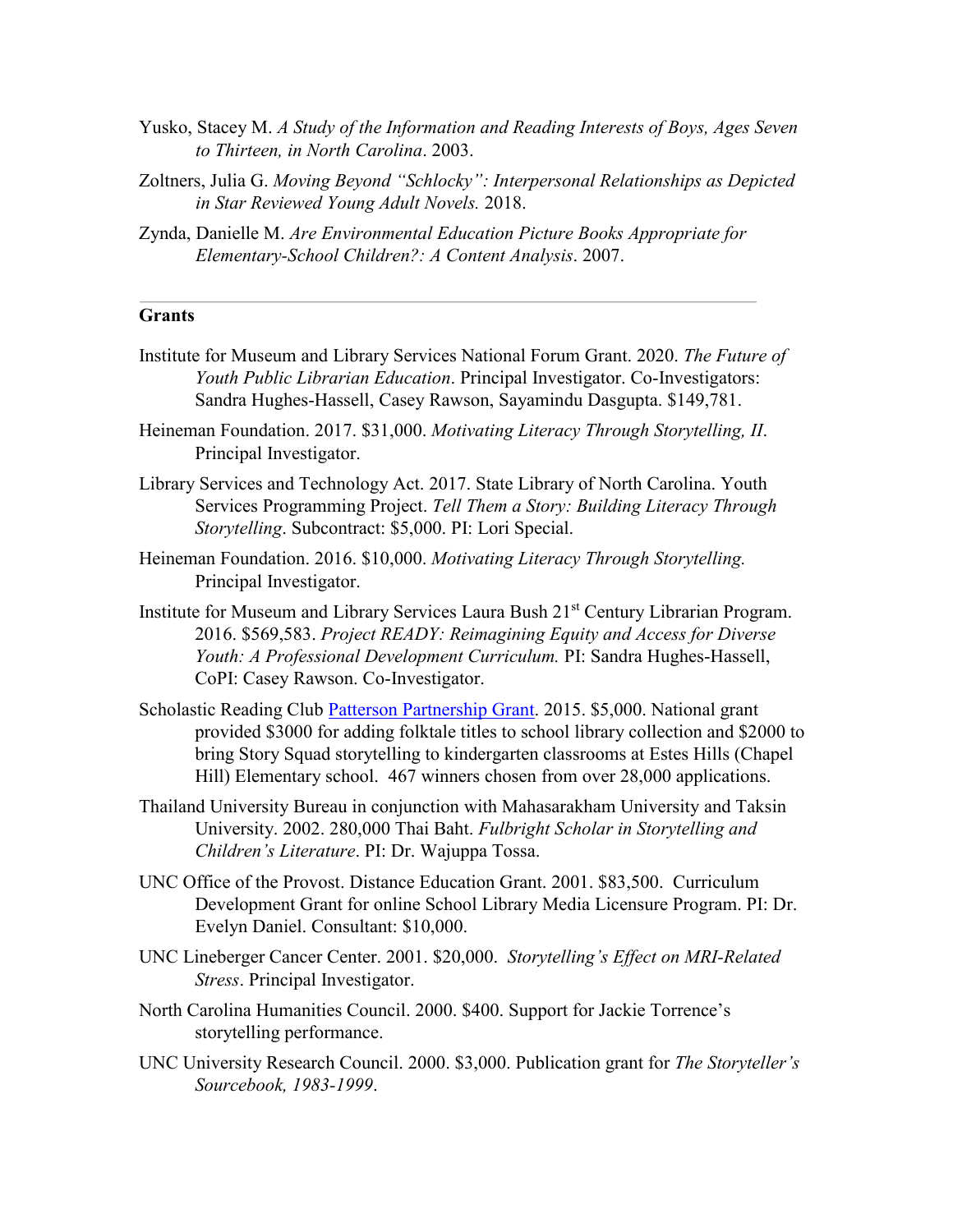- Library Services and Technology Act. State Library of North Carolina. 1999. \$30,991. *Libraries and the Developmental Needs of Young Adults.* PI: Ron Jones. Consultant.
- UNC Center for Teaching and Learning, February 1998, \$350. *Curriculum support minigrant.*

#### **Grants Submitted and Not Funded**

- Institute for Museum and Library Services Laura Bush Grant. *Preparing Youth Services Librarians to Work with Hispanic/Latino Children, Teenagers, and Their Families: Building the Carolina Hispanic/Latino Youth Services Fellowship Program.* (Co-PI with Sandra Hughes-Hassell). Submitted December 2008. Grant Amount: \$677,964.
- Heineman Foundation. 2019. \$41,000. *Motivating Literacy Through Storytelling, III.* Principal Investigator. Not funded.

### **Service Activities**

#### *School of Information and Library Science*

Chair, Task Force on SILS Program Website Redesign, 2016

Co-coordinator, ALA COA Program Presentation Committee, 2013-14

Director, Story Squad Literacy Initiative 2011-present Coalition

of Youth Librarians Faculty Liaison, 2012-present Beta Phi Mu

Faculty Liaison, 2012-present.

Beta Phi Mu Honor Society Speaker, (Chapel Hill, NC), May 2007.

Leader of Oxford Summer Seminar at the Bodleian Library in England, May 2007, 2003.

Storytelling Performance for UNC Student Chapter of ALA, (Chapel Hill, NC), March 2002.

SILS Commencement Speaker, December 2001.

Susan Steinfirst Lecture in Children's Literature co-chair (1998-present) Faculty

Committee Membership 1998-present:

Master's Committee, Staff Excellence Award Committee, Information Resources and Technology Committee, Faculty Salary Committee, Research & Doctoral Committee, SILS Administrative Board, Personnel Committee, Ad Hoc Search Committees for: Asst. Dir. of Instructional Technology, Director of Development, Faculty candidates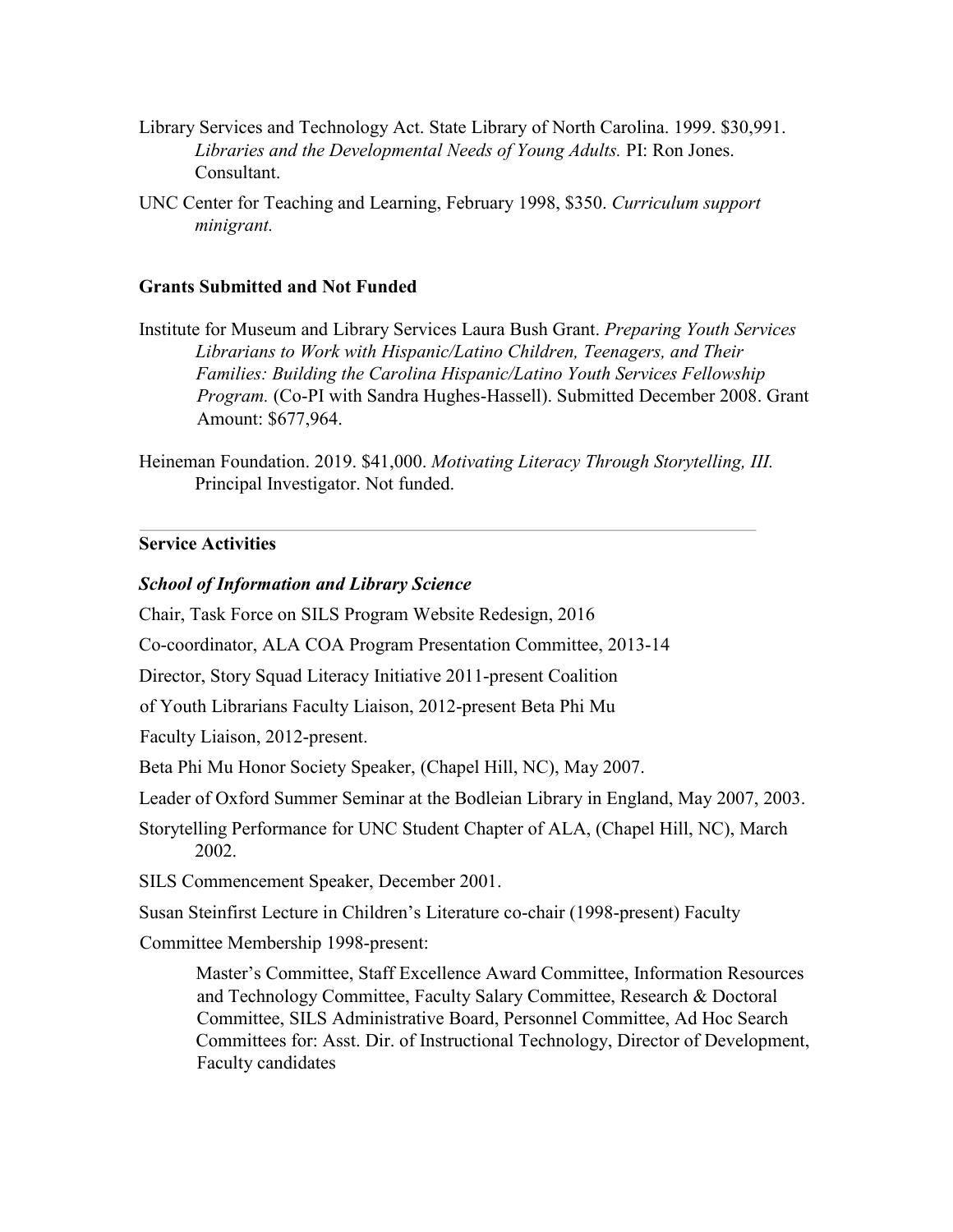## *UNC Campus*

Unit-Level Representative: Group for Strategic Initiative #6, Carolina Next

SILS Assessment Coordinator, 2017-present

UNC campus radio WXYC storytelling interview, November 2017

Center for Faculty Excellence Advisory Board 2015-2017

Carolina Engagement Council 2013-2016

UNC Faculty Council 2014-2016

Storytelling Performances

- "Winter Stories," annual event, December 2005-present.
- "Storytelling Under the Stars," annual event, November 2010-present.
- "Beginning Storytelling for Children," class presentation for SPCL 400-302.
- "Banned Books Reading," October 2009.
- UNC Residence Life, April 2002.

Information Technology Awards Ceremony Keynote Speaker, April 2002.

Planning Committee for the North Carolina Literary Festival, 2008 and 2002.

# *State-wide Service*

Chapel Hill Public Library Board of Trustees, Chair, 2015-18 (Vice-chair 2014-15)

Youth Services Advisory Committee, State Library Commission, 2005-2014.

LSTA Powerful Partners Grant Reviewer, April 2002.

Curator for "Picture A Book", NC Children's Book Illustrator Exhibit, Carrboro Branch Library, July-October 2001. One of four exhibits that helped the Friends of the Carrboro Branch Library earn runner-up in the Friends of the Library USA (FOLUSA) 2001 Awards Contest.

North Carolina Library Association conference, (Winston-Salem, NC), September 1999.

# *National Service*

Quicklists Consulting Committee. American Library Association (2013-2015).

Co-convener, with Jamie Naidoo of the University of Alabama, for the Youth Services Special Interest Group sessions at the ALISE annual conference (2010).

State Liaison for the National Storytelling Network (2002-2005).

Advisory Board for NEH funded *Tales Online Project* to design and develop a web-based digital library of folktales (2000-2002).

Artist in Residence for North Branch School (Waynesboro, VA) April, 1999.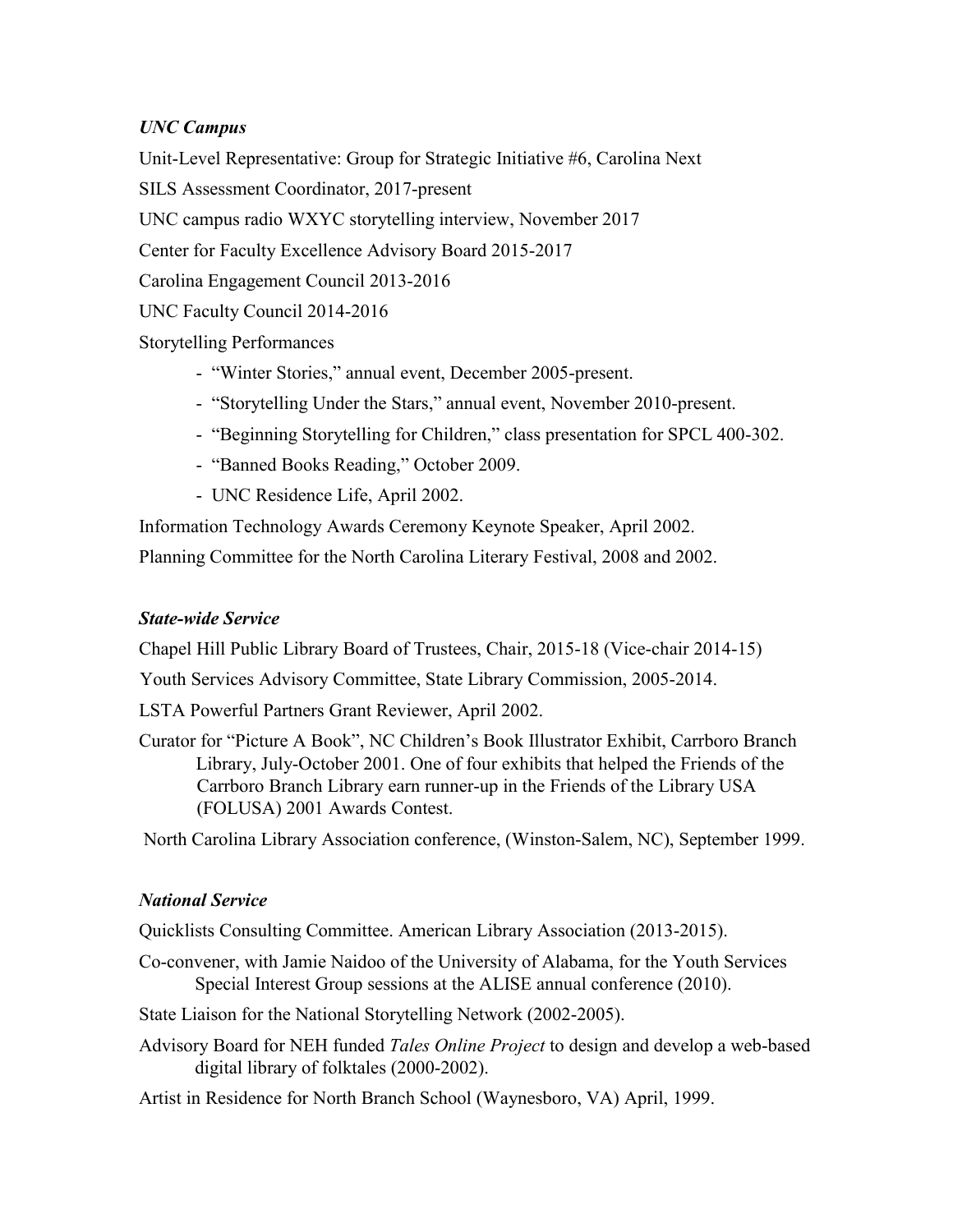## *International Service*

International Association of School Librarianship, 2007 Program Committee.

Guest lecturer – Brock University, St. Catherine's, Ontario, Canada, March 2003.

Visiting scholar and storyteller with workshops, classes, and performances throughout Thailand, August 2002.

## *Editorial/Advisory Boards*

*Public Library Quarterly (2019-present) Storytelling, Self, Society: an interdisciplinary journal of storytelling studies (2003-2018) School Library Media Research (2009-2012)* 

## *Award Committees*

Aesop Prize for the best children's folklore title published in the prior two years. Given by the American Folklore Society, Children's Folklore Section. (2005 – 08, Chair the final year)

## *Manuscript Reviewer*

*SIGCHI Children and Libraries Early Childhood Education Journal Journal of Folklore Research Journal of the Australian Library and Information Association Knowledge Quest Library Quarterly LIBRI Storytelling, Self, Society* 

## **Conference and Workshop Presentations**

"The Magic Behind Escape: Immersion in Narrative Worlds." Carolina Public Humanities Webinar, Chapel Hill, NC. February 2021.

"Storying Around." Association of Bookmobile and Outreach Services National Conference, Raleigh, NC. October 2018.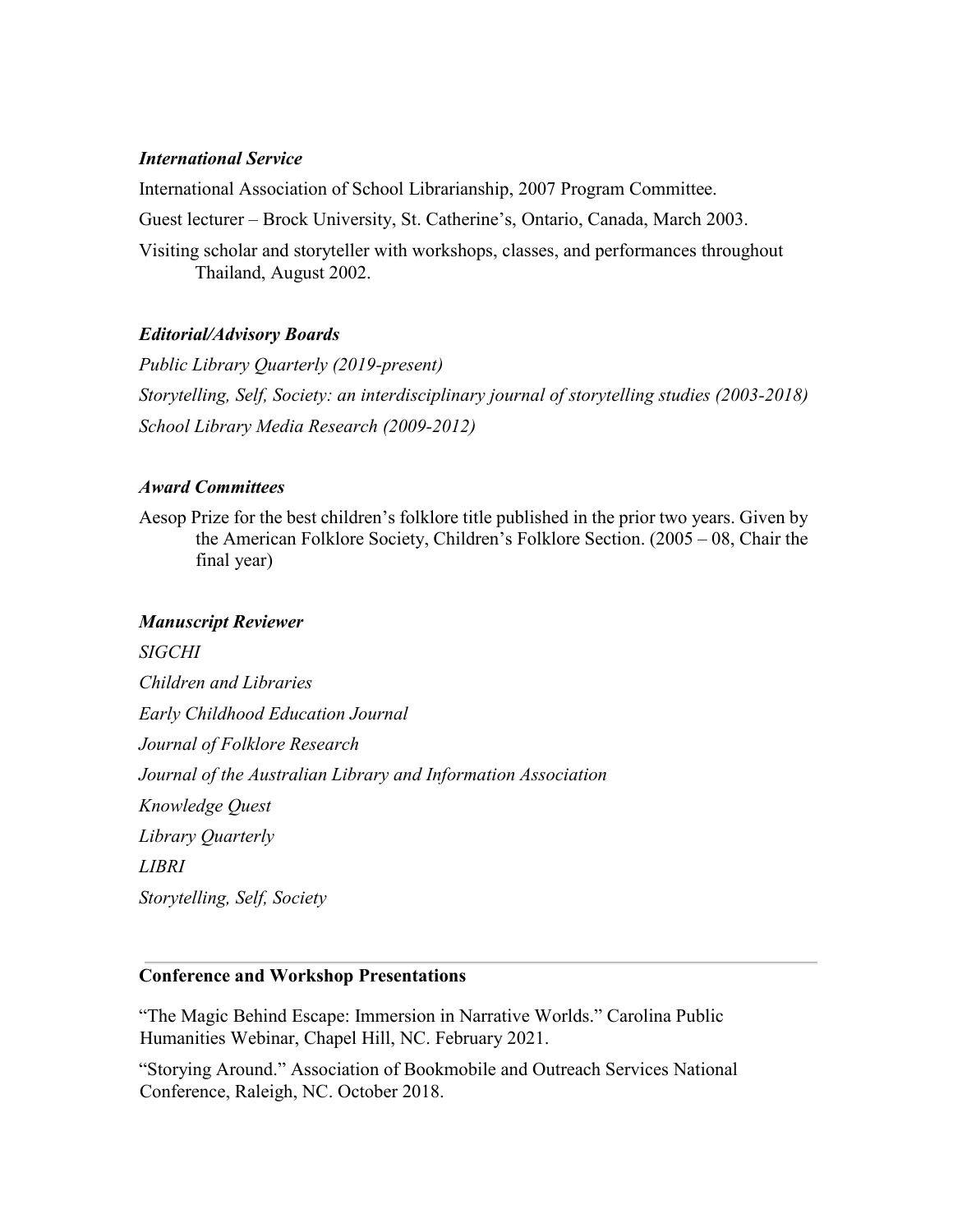"Storytelling and Social Justice in Higher Education." National Storytelling Network, Kansas City, MO, July 2018.

"Storytelling for Communicating Data and Brand Identity." State Library of North Carolina. Raleigh, NC. November 2017.

"Scholarly Storytelling." Scholarly Communications Institute. Chapel Hill, NC. November 2017.

"Stories and Social Justice." UNC THINKposium, Chapel Hill, NC. September 2017.

"Storytelling in the Classroom." Five Points Center for Active Adults. Raleigh, NC. November 2016.

"Storytelling in Environmental Education." NC Department of Environmental Quality. Raleigh, NC. October 2016.

"Storytelling for Library Leadership." North Carolina Library Association Leadership Development Institute. Black Mountain, NC. September 2016.

"Storytelling for Children in Libraries." Staff development workshop, CharlotteMecklenburg Public Library. Charlotte, NC. January 2016.

"Storytelling Techniques for Librarian Storytellers." Workshop. North Carolina Library Association Conference. Greensboro, NC. October 2015.

"The Power of Storytelling." North Carolina Library Association Conference. Greensboro, NC. Luncheon Keynote sponsored by the Youth Services Section and the Public Library Section. October 2015.

"Dangerous Books: Exploring Banned and Challenged Literature." Chapel Hill Public Library Teacher Workshop. September 2015.

"Effective Public Library Storytelling." Alamance County Public Library Staff Development, March 2015.

"Storytelling Fundamentals." ImaginOn, December 2014.

"Deepening the Classroom Experience with Storytelling." Southwest Virginia Reading Association. Bristol (VA), April 2014.

"Telling (Y)Our Story." Carolina Engagement Council Retreat, March 2014.

"Storytelling: the Power of 'Once Upon a Time.'" Raleigh (NC) First Baptist Church, September 2013.

"Storying" the Media Center: a Place for Folklore in Schools." World View 2013: Creating a Global Media Center Workshop. Chapel Hill (NC), April 2013.

"Telling Stories in the Classroom." Southwest Virginia Reading Association. Bristol (VA), April 2013.

"Experience Storytelling, Engage Students & Foster Literacy: Story Squad." North Carolina Reading Association Conference, Raleigh (NC), March 2013.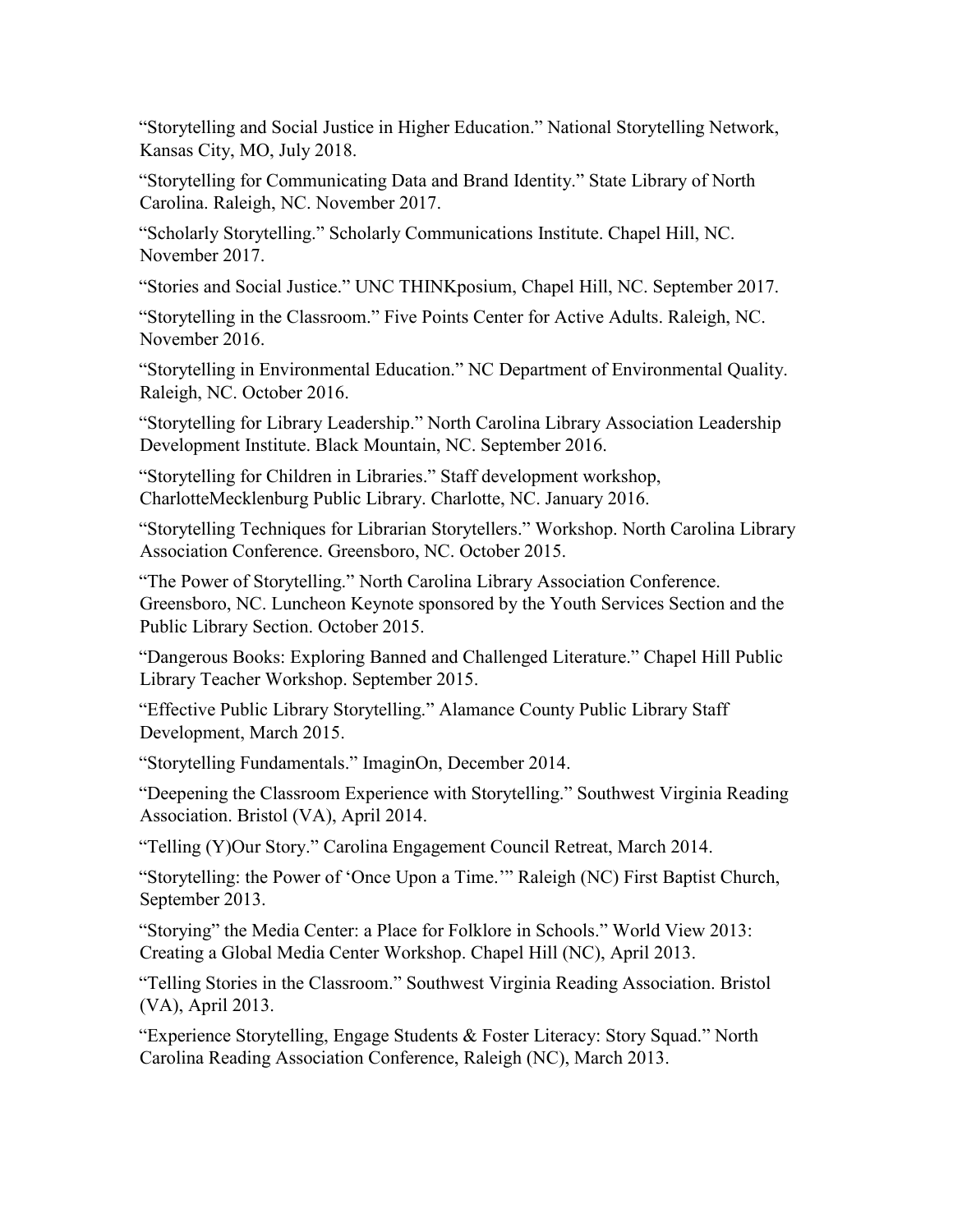- "Caring for Story Characters." Children's Literature Symposium, Chapel Hill (NC), January 2012.
- "Stories Fertilize Imaginations." North Carolina Outdoor Class Symposium, April 2011.
- "A Campus-Based Alternate Reality Game." Elizabeth A. Evans, Chad Haefele, Laura Christopherson, Emily King, and Brian Sturm. Poster at EDUCAUSE Learning Initiative (ELI) Annual Meeting, Washington, DC, February 14, 2011.
- "Communication Skills for Subject Librarians." UNC Davis Library, October 2010.
- "Environmental Storytelling: Immersing Children in the Natural World." First Environments Early Learning Center, RTP NC, September 2010.
- "How Stories Can Animate Art." Ackland Art Museum, Chapel Hill (NC), February 2010.
- "Effective Communication, Interviews, and Presentations." Carolina Academic Library Associates, Chapel Hill (NC), February 2010.
- "Storytelling Coaching for Museum Docents." Ackland Art Museum, Chapel Hill (NC), November 2009.
- "Storytelling for Historic Houses." Rediscovering the Historic House at Stratford Hall Plantation Symposium, Stratford (VA), October 2009.
- "Gardening as a Metaphor in Ray Bradbury's *Dandelion Wine*." Ackland Art Museum, Chapel Hill (NC), August 2008.
- "Creating Community: Europe and Russia in the School Media Center." World View Symposium for K-12 Educators, UNC Global Education Center, Chapel Hill (NC), May 2008.
- "Storytelling as a Means of Communicating in Business Settings." Durham County (NC) Public Library Staff Development, November 2007.
- "The Immersive Power of Created Worlds." Games4Learning Conference. UNC-Chapel Hill (Chapel Hill, NC), October 2007.
- "Storytelling in Environmental Education." Environmental Education Institute. (Salter Path, NC), August 2006 (and August 2005).
- "Theory vs. Practice in Librarianship." Librarians' Association at UNC Chapel Hill. (Chapel Hill, NC), March 2005.
- "Parents, Children, and Storytelling." Seymour Johnson Airforce Base. (Goldsboro, NC), March 2005.
- "Emotional Storytelling." Wake County Staff Development Workshop. (Raleigh, NC), February 2005.
- "The Art of Storytelling." UNC Asheville Center for Creative Retirement. (Asheville, NC), February 2005.
- "The Effects of Reading." Librarians' Association at UNC Chapel Hill. (Chapel Hill, NC), March 2004.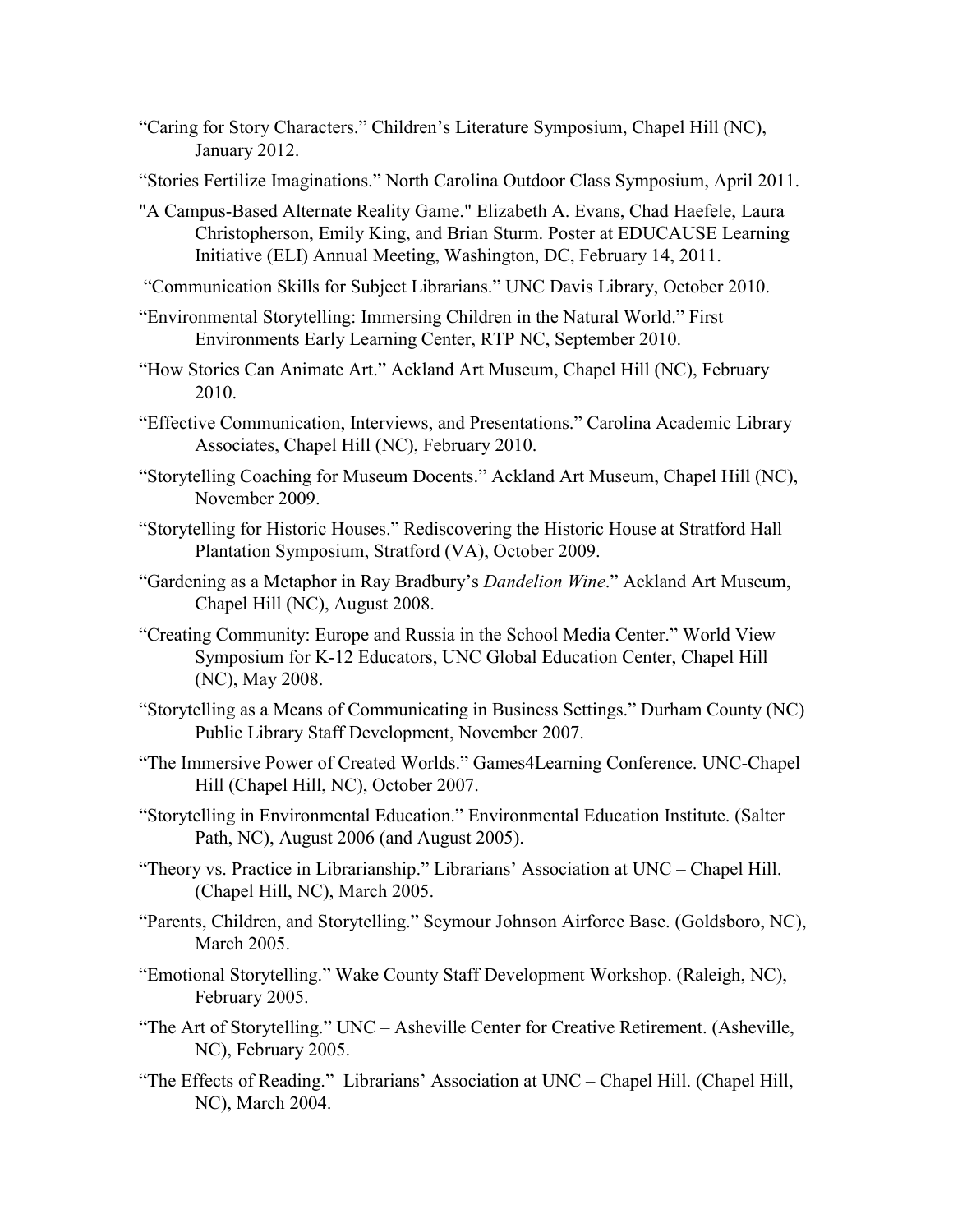- "Reading Interests and Reading Trends of Youth." Panel session. Metrolina Library Association conference, (Charlotte, NC), March 2004.
- "The Art of Child Appropriateness." Presentation to NC Pre-school Assessment Team, (Chapel Hill, NC), February 2003.
- "Storytelling for Literacy Development." Half-day workshop for Durham Academy, (Durham, NC), December 2002.
- "Performance Techniques for Librarians." Half-day workshop for CharlotteMecklenburg Public Library, (Charlotte, NC), December 2002.
- "Unity in Diversity." Keynote address and 3-day series of storytelling performances for Northern Illinois University and surrounding schools. (DeKalb, IL), November 2002.
- "Storytelling in Religious Institutions." North Carolina Church and Synagogue Librarians Conference, (Chapel Hill, NC), November 2002.
- "Children, Literature, and Performance." 3-day workshop for Taksin University, (Songkhla, Thailand), August 2002.
- "Children's Literature and Its Use in the Classroom." 3-day workshop for university faculty from throughout Thailand and Laos, (Mahasarakham, Thailand), August 2002.
- "The Culture of Reading in the United States." 2-day workshop for the Rajabaht Institute, (Sakonnakhan, Thailand), August 2002.
- "Effective Communication and Programming with Children and Young Adults." Full-day workshop for staff of Rowan Public Library, (Salisbury, NC), February 2002.
- "The Perils and Pleasures of Motif Indexing." Panel Session. American Folklore Society conference, (Anchorage, AK: October, 2001).
- "Presentation Skills for Children's Authors and Illustrators." Society for Children's Book Writers and Illustrators conference, (Chapel Hill, NC), October 2001.
- "Reader's Advisory and Reference with Children." Full-day workshop presented to paraprofessionals for the Northwest North Carolina Library Council, (King, NC), April 2001.
- "Performance Tips for Authors." North Carolina Summit of Children's Authors and Illustrators, (Durham, NC), March 2001.
- "The Magic of Harry Potter." UNC University Women's Group, (Chapel Hill, NC), January 2001.
- "Storytelling with Children." Children's Services Section of the North Carolina Library Association annual retreat, (Brown's Summit, NC), October 2000.
- "The Right to Read: The First Amendment and Book Censorship." Panel session. First Amendment Days: A Celebration and Exploration of the First Amendment, (Chapel Hill, NC), March 2000.